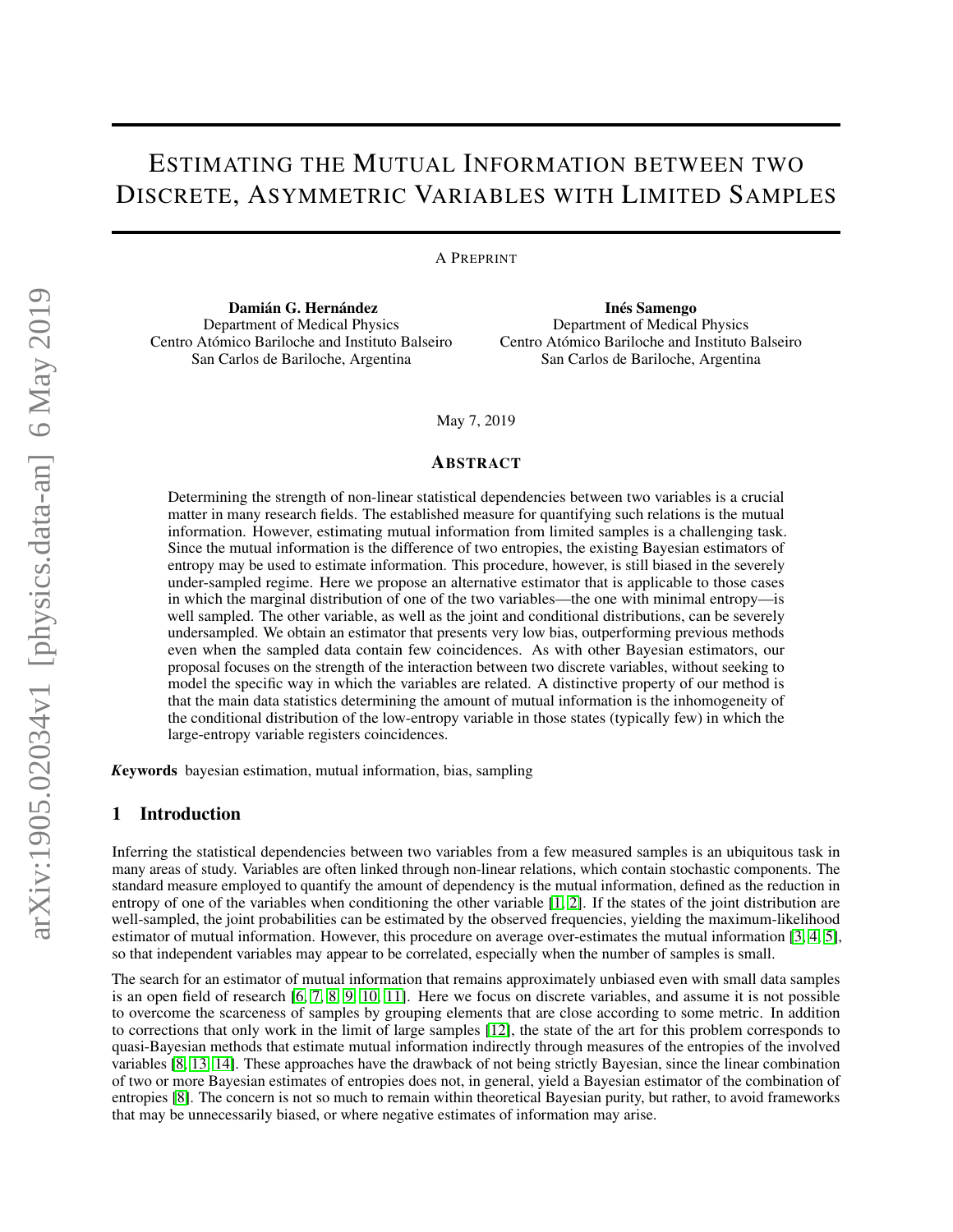Here we propose a new method for estimating mutual information that is valid in the specific case in which there is an asymmetry between the two variables: One of them has a large number of effective states, and the other only a few. No hypotheses are made about the probability distribution of the large-entropy variable, but the marginal distribution of the low-entropy variable is assumed to be well sampled. The prior is chosen so as to accurately represent the amount of dispersion of the conditional distribution of the low-entropy variable around its marginal distribution. The main finding is that our estimator has very low bias, even in the severely under-sampled regime where there are few coincidences, that is, when a given state of the large-entropy variable is only seldom sampled more than once. The key data statistics that determine the estimated information is the inhomogeneity of the distribution of the low-entropy variable in those states of the high-entropy variable where two or more samples are observed. In addition to providing a practical algorithm to estimate mutual information, our approach sheds light on the way in which just a few samples reveal those specific properties of the underlying joint probability distribution that determine the amount of mutual information.

# 2 Bayesian approaches to the estimation of entropies

We seek a low-bias estimate of the mutual information between two discrete variables. Let  $X$  be a random variable with a large number  $k_x$  of effective states  $\{x_1, \ldots, x_{k_x}\}$  with probabilities  $q_x$ , and Y be a variable that varies in a small set  $y \in \{y_1, \ldots, y_{k_y}\}$ , with  $k_y \ll k_x$ . Given the conditional probabilities  $q_{y|x}$ , the marginal and joint probabilities are  $q_y = \sum_x q_x q_{y|x}$  and  $q_{xy} = q_x q_{y|x}$ , respectively. The entropy  $H(Y)$  is

<span id="page-1-0"></span>
$$
H(Y) = -\sum_{y} q_y \log q_y,\tag{1}
$$

and can be interpreted as the average number of well-chosen yes/no questions required to guess the sampled value of Y (when using a logarithm of base two). The conditional entropy  $H(Y|X)$  is the average uncertainty of the variable Y once  $X$  is known.

$$
H(Y|X) = \sum_{x} q_x \left[ -\sum_{y} q_{y|x} \log q_{y|x} \right] = \sum_{x} q_x H(Y|x). \tag{2}
$$

The mutual information is the reduction in uncertainty of one variable once we know the other [\[2\]](#page-12-1)

$$
I(X,Y) = H(X) + H(Y) - H(X,Y) = H(Y) - H(Y|X).
$$
\n(3)

Our aim is to estimate  $I(X, Y)$  when Y is well sampled, but X is severely undersampled, in particular, when the sampled data contain few coincidences in X. Hence, for most values x, the number of samples  $n_x$  is too small to estimate the conditional probability  $q_{y|x}$  from the frequencies  $n_{xy}/n_x$ . In fact, when  $n_x \sim \mathcal{O}(1)$ , the maximum likelihood estimator typically underestimates  $H(Y|x)$  severely [\[5\]](#page-12-4), and consequently leads to an overestimation of  $I(X, Y)$ .

One possibility is to estimate  $H(X)$ ,  $H(Y)$  and  $H(X, Y)$  using a Bayesian estimator, and then plug the obtained values in Eq. [3](#page-1-0) to estimate the mutual information. We now discuss previous approaches to Bayesian estimators for entropy, to later analyze the case of information. For definiteness, we focus on  $H(X)$ , but the same logic applies to  $H(Y)$ , or  $H(X, Y)$ .

The Bayesian estimator is the expected value of  $H(\mathbf{q}_x|\mathbf{n})$ , where  $\mathbf{q}_x$  are unknown probabilities  $q_{x_1},\ldots,q_{x_k}$ , and  $\mathbf{n}$ represents the number of sampled data  $\mathbf{n} = (n_1, \ldots, n_k)$  obtained in each state. That is,

$$
\langle H|\mathbf{n}\rangle = \int d\mathbf{q} H(\mathbf{q}) p(\mathbf{q}|\mathbf{n}) = [p(\mathbf{n})]^{-1} \int d\mathbf{q} H(\mathbf{q}) p(\mathbf{n}|\mathbf{q}) p(\mathbf{q}). \tag{4}
$$

Since  $p(n|\mathbf{q})$  is the multinomial distribution

<span id="page-1-3"></span><span id="page-1-2"></span><span id="page-1-1"></span>
$$
p(\mathbf{n}|\mathbf{q}) = N! \prod_{x} \frac{q_x^{n_x}}{n_x!},
$$
\n(5)

and since the normalization constant  $p(n)$  can be calculated from the integral

$$
p(\mathbf{n}) = \int d\mathbf{q} \, p(\mathbf{n}|\mathbf{q}) \, p(\mathbf{q}),\tag{6}
$$

the entire gist of the Bayesian approach is to find an adequate prior  $p(q)$  to plug into Eqs. [4,](#page-1-1) [5](#page-1-2) and [6.](#page-1-3) For the sake of analytical tractability,  $p(\mathbf{q})$  is often decomposed into a weighted combination of distributions  $p(\mathbf{q}|\beta)$  that can be easily integrated, each tagged by one or or a few parameters, here generically called  $\beta$ , that vary within a certain domain,

<span id="page-1-4"></span>
$$
p(\mathbf{q}) = \int d\beta \ p(\beta) \ p(\mathbf{q}|\beta). \tag{7}
$$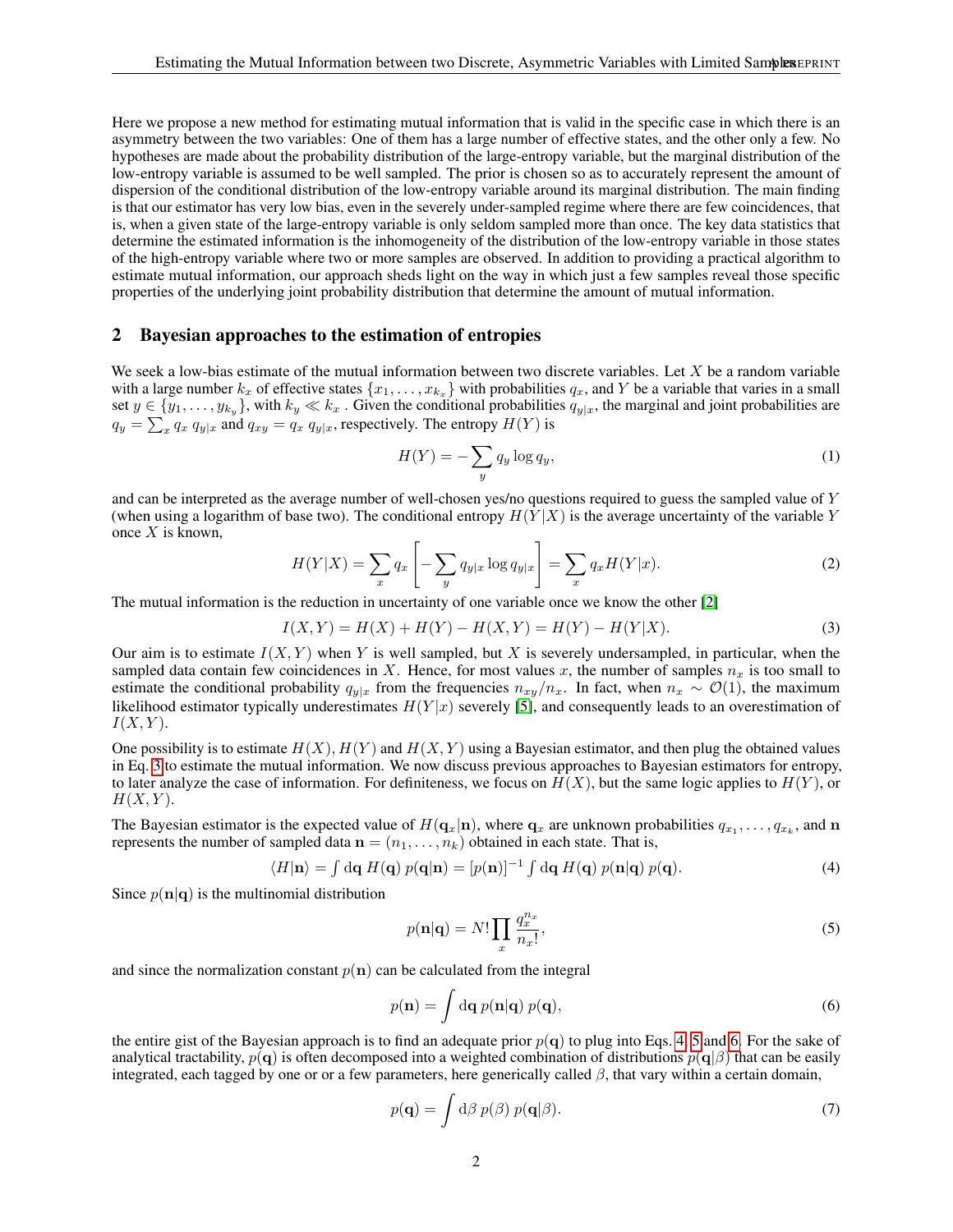The decomposition requires to introduce a prior  $p(\beta)$ . Hence, the former search for an adequate prior  $p(\mathbf{q})$  is now replaced by the search for an adequate prior  $p(\beta)$ . The replacement implies an assumption and also a simplification. The family of priors that can be generated by Eq. [7](#page-1-4) does not encompass the entire space of possible priors. The decomposition relies on the assumption that the remaining family is still rich enough to make good inference about the quantity of interest, in this case, the entropy. The simplification stems from the fact that the search for  $p(\beta)$  is more restricted than the search for  $p(\mathbf{q})$ , because the space of possible alternatives is smaller (the dimensionality of q is typically high, whereas the one of  $\beta$  is low). Two popular proposals of Bayesian estimators for entropies are NSB [\[13\]](#page-12-12) and PYM [\[14\]](#page-12-13). In NSB, the functions  $p(\mathbf{q}|\beta)$  are Dirichlet distributions, in which  $\beta$  takes the role of a concentration parameter. In PYM, these functions are Pitman-Yor processes, and  $\beta$  stands for two parameters: one accounting for the concentration, and the other for the so-called discount. In both cases, the Bayesian machinery implies

<span id="page-2-0"></span>
$$
\langle H|\mathbf{n}\rangle = \frac{1}{p(\mathbf{n})} \int d\beta \ p(\beta) \ W(\beta|\mathbf{n}),\tag{8}
$$

where  $W(\beta|\mathbf{n})$  is the weight of each  $\beta$  in the estimation of the expected entropy

$$
W(\beta|\mathbf{n}) = \int \mathrm{d}\mathbf{q} \, H(\mathbf{q}) \, p(\mathbf{n}|\mathbf{q}) \, p(\mathbf{q}|\beta). \tag{9}
$$

When choosing the family of functions  $p(q|\beta)$ , it is convenient to select them in such a way that the weight  $W(\beta|\mathbf{n})$ can be solved analytically. However, this is not the only requirement. In order to calculate the integral in  $\beta$ , the prior  $p(\beta)$  also plays a role. The decomposition of Eq. [7](#page-1-4) becomes most useful when the arbitrariness in the choice of  $p(\beta)$  is less serious than the arbitrariness in the choice of  $p(q)$ . This assumption is justified when  $W(\beta|n)$  is peaked around a specific  $\beta$  value, so that in practice, the shape of  $p(\beta)$  hardly has an effect. In these cases, a narrow range of relevant  $\beta$ values is selected by the sampled data, and all assumptions about the prior probability outside this range play a minor role. For the choices of the families  $p(q|\beta)$  proposed by NSB and PYM,  $W(\beta|n)$  can be calculated analytically, and one can verify that indeed, a few coincidences in the data suffice for a peak to develop. In both cases, the selected  $\beta$  is one for which  $p(\mathbf{q}|\beta)$  favours a range of q values that are compatible with the measured data (as assessed by  $p(\mathbf{n}|\mathbf{q})$ ), and also produce non-negligible entropies (Eq. [9\)](#page-2-0).

When the chosen Bayesian estimates of the entropies are plugged into Eq. [3](#page-1-0) to obtain an estimate of the information, each term is dominated by its own preferred  $\beta$ . Since the different entropies are estimated independently, the  $\beta$  values selected by the data to dominate the priors  $p(q_x)$  and  $p(q_y)$  need not be compatible with the ones dominating the priors of the joint or the conditional distributions. As a consequence, the estimation of the mutual information is no longer Bayesian, and can suffer from theoretical issues, as for example, yield a negative estimate [\[8\]](#page-12-7).

A first alternative would be to consider an integrable prior containing a single  $\beta$  for the joint probability distribution  $q_{xy}$ , and then replace H by I in the equations above, to calculate  $\langle I \rangle$ . This procedure was tested by Archer et al. [\[8\]](#page-12-7), and the results were only good when the collection of  $q_{x}$  values governing the data were well described by a distribution that was contained in the family of proposed priors  $p(q|\beta)$ . The authors concluded that mixtures of Dirichlet priors do not provide a flexible enough family of priors for highly-structured joint distributions, at least for the purpose of estimating mutual information.

To make progress, we note that  $I(X, Y)$  can be written as

<span id="page-2-1"></span>
$$
I(X;Y) = \sum_{x} q_x \sum_{y} q_{y|x} \log \frac{q_{y|x}}{q_y} = \sum_{x} q_x D_{\text{KL}}(\mathbf{q}_{y|x} || \mathbf{q}_y), \qquad (10)
$$

where  $\mathbf{q}_{y|x}$  and  $\mathbf{q}_y$  stand for the  $k_y$ -dimensional vectors  $(q_{y_1|x}, \ldots, q_{y_{k_y}|x})$  and  $(q_{y_1}, \ldots, q_{y_{k_y}})$ , and  $D_{KL}$  represents the Kullback-Leibler divergence. The average divergence between  $q_{y|x}$  and  $q_y$  captures a notion of spread. Therefore, the mutual information is sensitive not so much to the value of the probabilities  $q_{y|x}$ , but rather, to their degree of scatter around the marginal  $q_y$ . The parameters controlling the prior should hence be selected in order to match the width of the distribution of  $q_{y|x}$  values, and not so much each probability. With this intuition in mind, in this paper we put forward a new prior for the whole ensemble of conditional probabilities  $q_{y|x}$  obtained for different x values. In this prior, the parameter  $\beta$  controls the spread of the conditionals  $q_{y|x}$  around the marginal  $q_y$ .

## 3 Prior distribution for conditional entropies

Our approach is valid when the total number of samples N is at least of the order of magnitude of  $\sqrt{e^{H(X)}}$ , since in this regime, some of the x states are expected to be sampled more than once [\[15,](#page-12-14) [16\]](#page-12-15). In addition, the marginal distribution  $q_y$  must be well sampled. This regime is typically achieved when X has a much larger set of available states than Y. In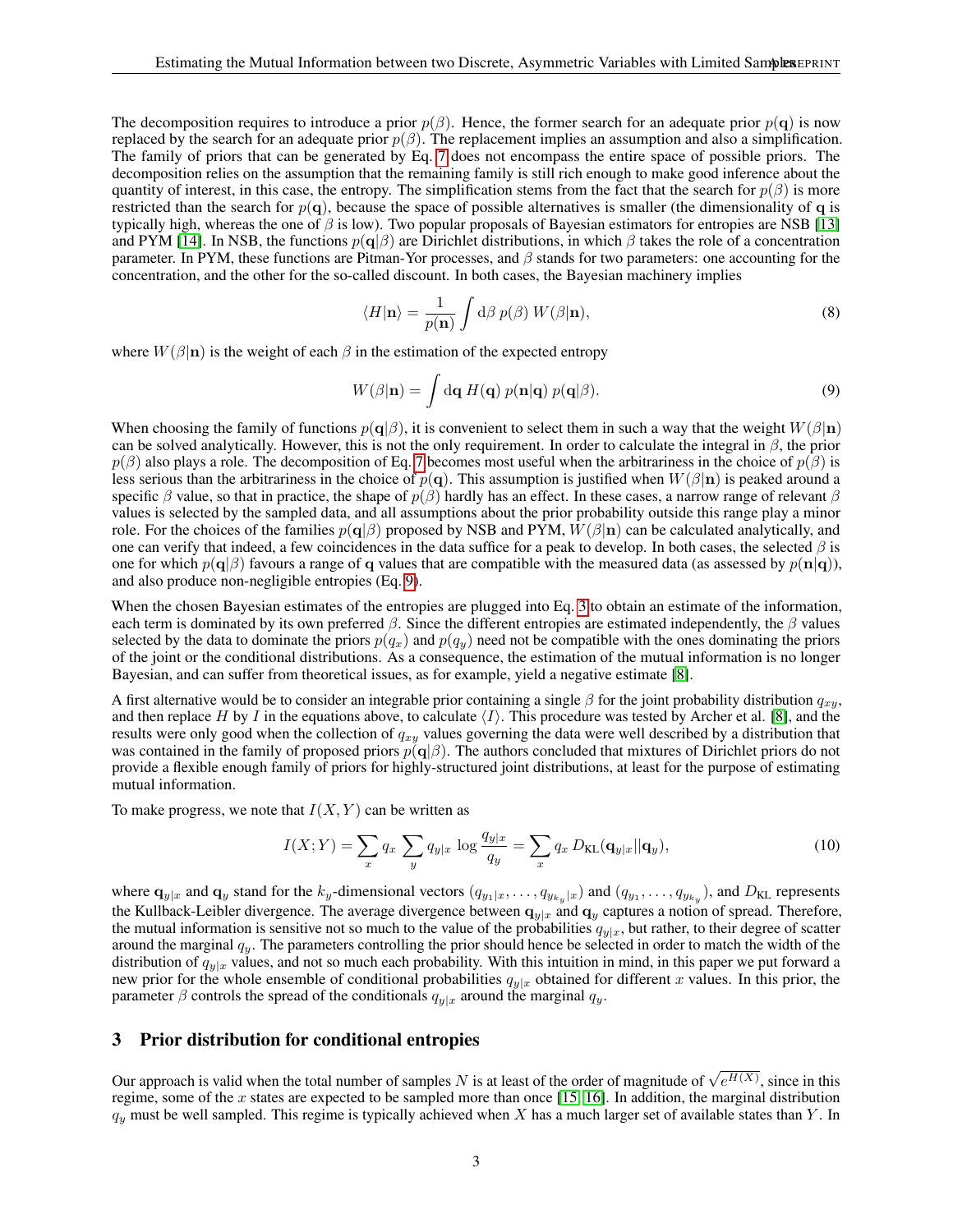this case, the maximum likelihood estimators  $\hat{q}_y$  of the marginal probabilities  $q_y$  can be assumed to be accurate, that is,

$$
\hat{q}_y = \frac{n_y}{N} \approx q_y, \quad \forall y. \tag{11}
$$

In this paper, we put forward a Dirichlet prior distribution centered at  $\hat{q}_y$ , that is,

<span id="page-3-0"></span>
$$
p(\{\mathbf{q}_{y|x}\}|\beta) = \Gamma(\beta)^{k_x} \prod_{xy} \frac{q_{y|x}^{\beta \hat{q}_y - 1}}{\Gamma(\beta \hat{q}_y)}
$$
  
 
$$
\propto \frac{\exp\left[-\beta \sum_{x} D_{\mathrm{KL}}(\hat{\mathbf{q}}_y || \mathbf{q}_{y|x})\right]}{\prod_{xy} q_{y|x}}, \qquad (12)
$$

where  $\{q_{y|x}\}$  contains the  $k_x$  conditional probabilities  $q_{y|x}$  corresponding to different x values. Large  $\beta$  values select conditional probabilities close to  $\hat{q}_y$ , while small values imply a large spread, that pushes the selection towards the border of the  $k_y$ -simplex.

For the moment, for simplicity we work with a prior  $p(\lbrace q_{y|x} \rbrace)$  defined on the conditional probabilities  $q_{y|x}$ , and make no effort to model the prior probability of the vector  $q_x$ . In practice, we estimate the values of  $q_x$  with the maximum likelihood estimator  $\hat{q}_x = n_x/N$ . Since X is assumed to be severely undersampled, this is a poor procedure to estimate  $q_x$ . Still, the effect on the mutual information turns out to be negligible, since the only role of  $q_x$  in Eq. [10](#page-2-1) is to weigh each of the Kullback-Leibler divergences appearing in the average. If  $k_x$  is large, each  $D_{KL}$  value will appear in several terms of the sum, rendering the individual value of the accompanying  $q_x$  irrelevant, only the sum of them matters. In Sect. [6,](#page-9-0) we tackle the full problem of making Bayesian inference both in  $\mathbf{q}_x$  and  $\{\mathbf{q}_{y|x}\}\$ .

The choice of prior of Eq. [12](#page-3-0) is inspired in three facts. First,  $\beta$  captures the spread of  $q_{y|x}$  around  $q_y$ , as implied by the Kullback-Leibler divergence in Eq. [12.](#page-3-0) Admittedly, this divergence is not exactly the one governing the mutual information (Eq. [10\)](#page-2-1), since  $q_{y|x}$  and  $q_y$  are interchanged. Yet, it is still a measure of spread. The exchange, as well as the denominator in Eq. [12,](#page-3-0) were introduced for the sake of the second fact, namely, analytical tractability. The third fact regards the emergence of a single relevant  $\beta$  when the sampled data begin to register coincidences. If we follow the Bayesian rationale of the previous section, now replacing the entropy by the mutual information, we can again define a weight  $W(\beta|\mathbf{n})$  for the parameter  $\beta$ 

<span id="page-3-1"></span>
$$
W(\beta|\mathbf{n}) = \int {\mathrm{d}\mathbf{q}_{y|x}} \, I(\hat{\mathbf{q}}_x, {\mathbf{q}_{y|x}}) \, p(\mathbf{n}|\hat{\mathbf{q}}_x, {\mathbf{q}_{y|x}}) \, p({\mathbf{q}_{y|x}}|\beta)
$$
  
=  $p(\beta|\mathbf{n}) \, F(\beta, \mathbf{n}),$ 

where  $F(\beta, n)$  can be obtained analytically, and is a well behaved function of its arguments, whereas

$$
p(\beta|\mathbf{n}) = \frac{p(\beta) p(\mathbf{n}|\beta)}{p(\mathbf{n})} = \frac{p(\beta)}{p(\mathbf{n})} \int \{d\mathbf{q}_{y|x}\} p(\mathbf{n}|\hat{\mathbf{q}}_x, \{\mathbf{q}_{y|x}\}) p(\{\mathbf{q}_{y|x}\}|\beta)
$$
  

$$
= \frac{p(\beta)}{p(\mathbf{n})} \prod_x \frac{\Gamma(\beta)}{\Gamma(n_x + \beta)} \prod_{y=1}^{k_y} \frac{\Gamma(n_{xy} + \beta \hat{q}_y)}{\Gamma(\beta \hat{q}_y)}.
$$
(13)

For each x, the vector  $\mathbf{q}_{y|x}$  varies in a  $k_y$ -dimensional simplex. For  $p(\mathbf{n}|\hat{\mathbf{q}}_x, {\{\mathbf{q}}_{y|x}\})$  we take the multinomial

$$
p(\mathbf{n}|\hat{\mathbf{q}}_x, \{\mathbf{q}_{y|x}\}) = N! \prod_{xy} \frac{[\hat{q}_x \ q_{y|x}]^{n_{xy}}}{n_{xy}!}.
$$
 (14)

The important point here, is that the ratio of the Gamma functions of Eq. [13](#page-3-1) develops a peak in  $\beta$  as soon as the collected data register a few coincidences in x. Hence, with few samples, the prior proposed in Eq. [12](#page-3-0) renders the choice of  $p(\beta)$ inconsequential.

Assuming that the marginal probability of Y is well-sampled, the entropy  $H(Y)$  is well approximated by the maximumlikelihood estimator  $\hat{H}(Y) = -\sum_{y} (n_y/N) \log(n_y/N)$ . For each  $\beta$ , the expected posterior information can be calculated analytically,

<span id="page-3-2"></span>
$$
\langle I|\mathbf{n}\rangle(\beta) = \hat{H}(Y) - \sum_{x} \frac{n_x}{N} \left[ \psi_0(\beta + n_x + 1) - \sum_{y} \frac{\beta \hat{q}_y + n_{xy}}{\beta + n_x} \psi_0(\beta \hat{q}_y + n_{xy} + 1) \right],\tag{15}
$$

where  $\psi_0$  is the digamma function. When the system is well sampled,  $n_{xy} \gg 1$ , so the effect of β becomes negligible, the Digamma functions tend to logarithms, and the frequencies match the probabilities. In this limit, Eq. [15](#page-3-2) coincides with the maximal likelihood estimator, which is consistent. The rest of the paper focuses on the case in which the marginal probability of  $X$  is severely undersampled.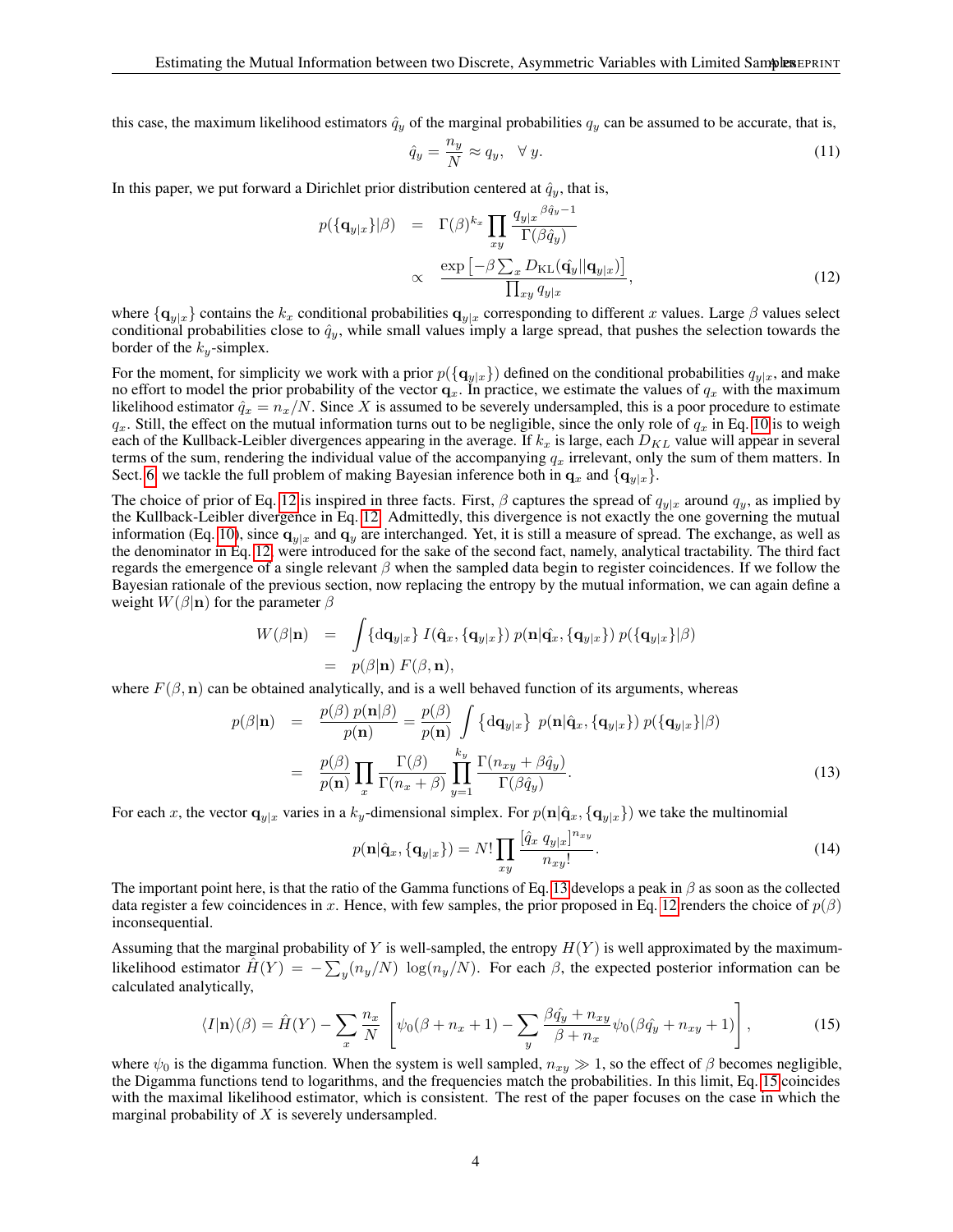

# 4 A closer look on the case of a symmetric and binary  $Y$ -variable

<span id="page-4-1"></span>Figure 1: A scheme of our method to estimate the mutual information between two variables  $X$  and  $Y$ . **a**: We collect a few samples of a variable x with a large number of effective states  $x_1, x_2, \ldots$ , each sample characterized by a binary variable y (the two values represented in white and gray). We consider different hypotheses about the strength with which the probability of each y-value varies with x. **b**: One possibility is that the conditional probability of each of the two y-values hardly varies with x. This situation is modeled by assuming that the different  $q_{v|x}$  are random variables governed by a Beta distribution with a large hyper-parameter  $\beta_1$ . c: On the other hand, the conditional probability  $q_{y|x}$ could vary strongly with x. This situation is modeled by a Beta distribution with a small hyper-parameter  $\beta_2$ . d: As  $\beta$ varies, so does the prior mutual information (Eq. [17\)](#page-4-0). If the distribution  $p(\mathbf{q}|\beta)$  is sampled repeatedly for a fixed  $\beta$ , the prior information  $\langle I(\mathbf{q})\rangle$  may fluctuate from sample to sample. The shaded area around the solid line illustrates such fluctuations when  $k_x = 50$ .

In this section, for simplicity we take  $q_{y=0} = q_{y=1} = 1/2$ , such that  $H(Y) = \log 2$  nats. In this case, the Dirichlet prior of Eq. [12](#page-3-0) becomes a Beta distribution

<span id="page-4-3"></span>
$$
p(q_{1|x}|\beta) = \frac{\Gamma(\beta)}{\Gamma(\beta/2)^2} \left[ q_{1|x}(1 - q_{1|x}) \right]^{\beta/2 - 1}.
$$
 (16)

Large values of  $\beta$  mostly select conditional probabilities  $q_{y|x}$  close to 1/2. If all conditional probabilities are similar, and similar to the marginal, the mutual information is low, since the probability of sampling a specific  $y$  value hardly depends on x. Instead, small values of β produce conditional probabilities  $q_{y|x}$  around the borders  $(q_{y|x} \sim 0$  or  $q_{y|x} \sim 1$ ). In this case,  $q_{y|x}$  is strongly dependent on x (see Fig. [1](#page-4-1) b), so the mutual information is large. The expected prior mutual information  $\langle I(\beta)\rangle$  can be calculated using the analytical approach developed by [\[17,](#page-12-16) [14\]](#page-12-13),

<span id="page-4-4"></span><span id="page-4-0"></span>
$$
\langle I \rangle (\beta) = \log 2 - \psi_0 (\beta + 1) + \psi_0 (\beta / 2 + 1). \tag{17}
$$

The prior information is a slowly-varying function of the order of magnitude of  $\beta$ , namely of log  $\beta$ . Therefore, if a uniform prior in information is desired, it suffices to choose a prior on  $\log \beta$  such that  $p(\log \beta) \propto |\partial_{\log \beta} \langle I \rangle(\beta)|$ ,

<span id="page-4-2"></span>
$$
p(\log \beta) = \frac{\beta/2}{\log 2} |2\psi_1(\beta + 1) - \psi_1(\beta/2 + 1)|.
$$
 (18)

When  $k_y = 2$ , the expected posterior information (Eq. [15\)](#page-3-2) becomes

$$
\langle I|\mathbf{n}\rangle(\beta) = \hat{H}(Y) - \sum_{x} \frac{n_x}{N} \left[ \psi_0(\beta + n_x + 1) - \sum_{y \in \{0,1\}} \left( \frac{\beta/2 + n_{xy}}{\beta + n_x} \right) \psi_0(\beta/2 + n_{xy} + 1) \right].
$$
 (19)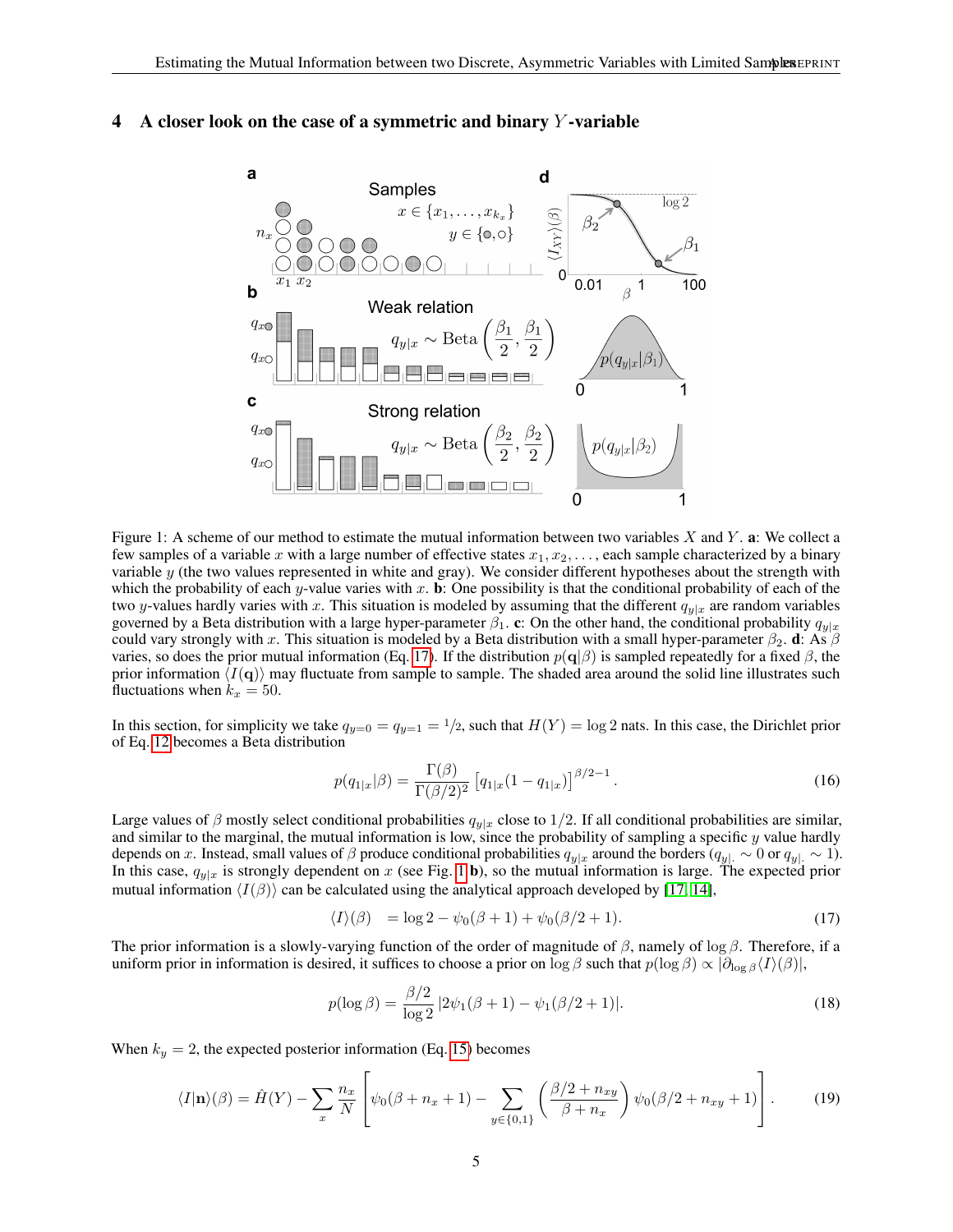The marginal likelihood of the data given  $\beta$  is also analytically tractable. The likelihood is binomial for each x, so

<span id="page-5-0"></span>
$$
p(\mathbf{n}|\beta) = \prod_{x} \int_{0}^{1} dq_{1|x} \ p(n_{x1}, n_{x0}|q_{1|x}) p(q_{1|x}|\beta)
$$
  
 
$$
\propto \prod_{x} \frac{\Gamma(n_{x1} + \beta/2)\Gamma(n_{x0} + \beta/2)\Gamma(\beta)}{\Gamma(n_{x} + \beta)\Gamma(\beta/2)^{2}}.
$$
 (20)

The posterior for  $\beta$  can be obtained by adding a prior  $p(\beta)$ , as  $p(\beta|\mathbf{n}) \propto p(\mathbf{n}|\beta)p(\beta)$ . The role of the prior becomes relevant when the number of coincidences is too low for the posterior to develop a peak (see below).

In order to gain intuition about the statistical dependence between variables with few samples, we here highlight the specific aspects of the data that influence the estimator of Eq. [19.](#page-4-2) Grouping together the terms of Eq. [\(20\)](#page-5-0) that are equal, the marginal likelihood can be rewritten in terms of the multiplicities  $m_{nn'}$ , that is, the number of states x with specific occurrences  $\{n_{x1} = n, n_{x0} = n'\}$  or  $\{n_{x1} = n', n_{x0} = n\},\$ 

 $\overline{1}$ 

$$
\log p(\mathbf{n}|\beta) = \sum_{n \ge n'} m_{nn'} \log \left[ \frac{\Gamma(n + \beta/2)\Gamma(n' + \beta/2)\Gamma(\beta)}{\Gamma(n + n' + \beta)\Gamma(\beta/2)^2} \right]
$$
  
= 
$$
\sum_{n \ge n'} m_{nn'} \log p_{nn'}(\beta),
$$
 (21)

where

$$
p_{10}(\beta) = \frac{\beta/2}{\beta} = \frac{1}{2}
$$
  
\n
$$
p_{11}(\beta) = \frac{(\beta/2)^2}{\beta(\beta+1)} = \frac{\beta}{4(\beta+1)}
$$
  
\n
$$
p_{20}(\beta) = \frac{(\beta/2)(\beta/2+1)}{\beta(\beta+1)} = \frac{(\beta/2+1)}{2(\beta+1)}
$$
  
\n...  
\n
$$
p_{nn'}(\beta) = \frac{(\beta/2)(\beta/2+1)\dots(\beta/2+n-1)(\beta/2)(\beta/2+1)\dots(\beta/2+n'-1)}{\beta(\beta+1)\dots(\beta+n+n'-1)}.
$$
\n(22)

The posterior for  $\beta$  is independent from states x with just a single count, as  $p_{10}(\beta) =$  constant. Only states x with coincidences matter. In order to see how the sampled data favor a particular  $\beta$ , we search for the  $\beta$  value that maximizes  $\log p(n|\beta)$  in the particular case where at most two samples coincide on the same x, obtaining

<span id="page-5-1"></span>
$$
\frac{\partial}{\partial \beta} \log p(\mathbf{n}|\beta) = \frac{m_{11}}{\beta} + \frac{m_{20}}{\beta + 2} - \frac{m_{11} + m_{20}}{\beta + 1} = 0.
$$
 (23)

Denoting the fraction of 2-count states that have one count for each y value as  $f_{11} = m_{11}/(m_{11} + m_{20})$ , Eq. [23](#page-5-1) implies that  $\beta \to \infty$  if  $f_{11} \ge 1/2$ , and  $\beta = f_{11}/(1/2 - f_{11})$ , otherwise. If the y-values are independent of x, we expect  $f_{11} \sim 1/2$ . This case corresponds to a large  $\beta$  and, consequently, to a low information. On the other side, for small  $f_{11}$ , the parameter  $\beta$  is also small and the information grows.

In Eq. [23,](#page-5-1) the data only intervene through  $m_{11}$  and  $m_{20}$ , which characterize the degree of asymmetry of the y values throughout the different x states. This asymmetry, hence, constitutes a sufficient statistics for  $\beta$ . If a prior  $p(\beta)$  is included, the β that maximizes the posterior  $p(\beta|\mathbf{n})$  may shift, but the effect becomes negligible as the number of coincidences grows.

We now discuss the role of the selected  $\beta$  in the estimation of information, Eq. [\(19\)](#page-4-2), focusing on the conditional entropy  $\langle H_{Y|X} \rangle (\beta)$ . First, in terms of the multiplicities, the conditional entropy can be rewritten as

$$
\langle H_{Y|X}\rangle(\beta) = \sum_{k} f_k \sum_{n+n'=k} f_{nn'} H_{nn'}(\beta)
$$
\n(24)

where  $f_k$  is the fraction of the N samples that fall in states x with k counts, and  $f_{nn'}$  is the fraction of all states x with  $n + n'$  counts that have n for one y-value (whichever) and  $n'$  for the other. Finally,  $H_{nn'}(\beta)$  is the estimation of the entropy of a binary variable after  $\{n, n'\}$  samples,

$$
H_{nn'}(\beta) = \psi_0(n + n' + \beta + 1) - \frac{(n + \beta/2)\psi_0(n + \beta/2 + 1) + (n' + \beta/2)\psi_0(n' + \beta/2 + 1)}{n + n' + \beta}.
$$
 (25)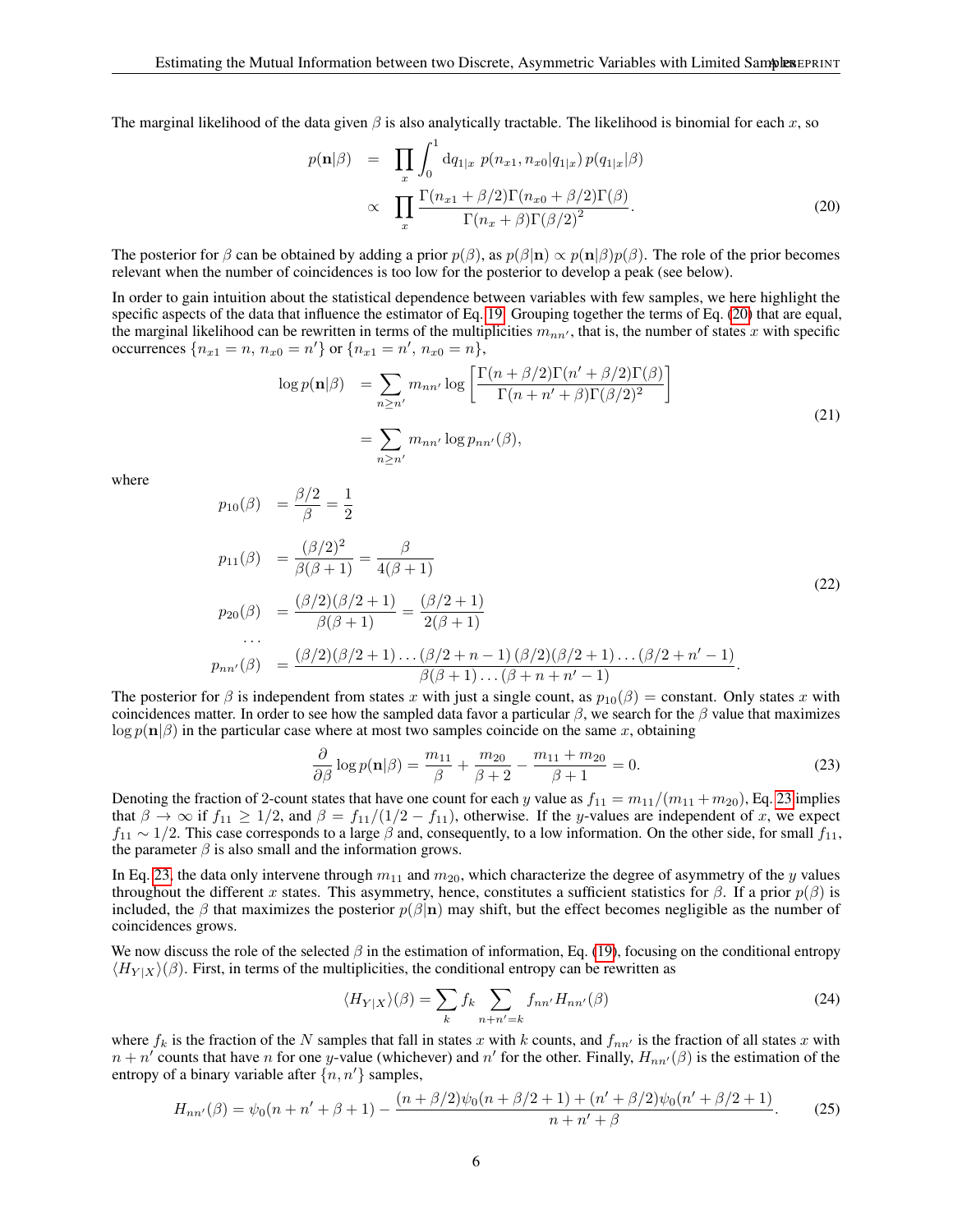A priori,  $\langle I \rangle(\beta) = \log 2 - H_{00}(\beta)$ , as in Fig. [1](#page-4-1)d. Surprisingly, from the property  $\psi_0(z + 1) = \psi_0(z) + 1/z$ , it turns out that  $H_{00} = H_{10}$  (in fact,  $H_{nn} = H_{(n+1)n}$ ). Hence, if only a single count breaks the symmetry between the two y values, there is no effect on the conditional entropy. This is a reasonable result, since a single extra count is no evidence of an imbalance between the underlying conditional probabilities, it is just the natural consequence of comparing the counts falling on an even number of states (2) when taking an odd number of samples. Expanding the first terms for the conditional entropy,

<span id="page-6-0"></span>
$$
\langle H_{Y|X} \rangle = f_1 H_{00}(\beta) + f_2 f_{11} H_{11}(\beta) + f_2 f_{20} H_{20}(\beta) + \dots
$$
 (26)

In the severely under-sampled regime, these first terms are the most important ones. Typically,  $f_1$  takes most of the weight, and Eq. [\(26\)](#page-6-0) implies that the estimation is close to the prior  $H_{00}$  evaluated in the value of  $\beta$  that maximizes the marginal likelihood (or the posterior).

Finally, we mention that when dealing with few samples, it is important to have not just a good estimate of the mutual information, but also, a confidence interval. Even a small information may be relevant, if the evidence attests that it is strictly above zero. The theory developed here also allows us to estimate the posterior variance of the mutual information, as shown in the Appendix. The variance (Eq. [33\)](#page-11-0) is shown to be inversely proportional to the number of states  $k_x$ , thereby implying that our method benefits from a large number of available states  $X$ , even if undersampled.

# <span id="page-6-1"></span>5 Testing the estimator

We now analyze the performance of our estimator in three examples where the number of samples  $N$  is below or in the order of the effective size of the system  $\exp(H_{XY})$ . In this regime, most observed x states have very few samples. In each example, we define the probabilities  $q_x$  and  $q_{1|x}$  with three different criteria, giving rise to collections of probabilities that can be described with varying success by the prior proposed in this paper, Eq. [16.](#page-4-3) Once the probabilities are defined, the true value  $I_{XY}$  of the mutual information can be calculated, and compared to the one estimated by our method, as well as by three other estimators employed in the literature, in 50 different sets of samples n of the measured data. As our estimator we use  $\langle I|\mathbf{n}\rangle$  from Eq. [\(19\)](#page-4-2) evaluated in the  $\beta$  that maximizes the marginal likelihood  $p(n|\beta)$ . We did not observe any improvement when integrating over the whole posterior  $p(\beta|n)$  with the prior  $p(\beta)$  of Eq. [18,](#page-4-4) except when  $m_{20}$  or  $m_{10}$  were of order 1. This fact implies the existence of a well-defined peak in the marginal likelihood.

In the first example (Fig. [2](#page-7-0)a, d), the probabilities  $q_x$  are obtained by sampling a Pitman-Yor distribution with concentration parameter  $\alpha = 50$  and tail parameter  $d = 0.55$ . These values correspond to a PYM prior with a heavy tail. The conditional probabilities  $q_{y|x}$  are defined by sampling a symmetric Beta distribution  $q_{y|x} \sim \text{Beta}(\beta/2, \beta/2)$ , as in Eq. [16.](#page-4-3) In Fig. [2](#page-7-0)a, we use  $\beta = 2.3$ . Once the joint probability  $q_{xy}$  is defined, 50 sets of samples n are generated. The effective size of the system is  $\exp(H_{XY}) \simeq 800$ . We compare our estimator to maximum likelihood (ML), NSB and PYM when applied to  $H_X$  and  $H_{XY}$  (all methods coincide in the estimation of  $H_Y$ ). Our estimator has a low bias, even when the number of samples per effective state is as low as  $N/e^{H_{XY}} = 0.15$ . The variance is larger than ML, comparable to NSB and smaller than PYM. All the other methods (ML, NSB and to a lesser extend PYM) overestimate the mutual information. In Fig. [2](#page-7-0)d, the performance of the estimators is also tested for different values of the exact mutual information  $I_{XY}$ , which we explore by varying  $\beta \in (0.04, 14)$ . For each  $\beta$ , the conditional probabilities  $q_{1|x}$ are sampled once. Each vector n contains  $N = 500$  samples, and n is sampled 50 times. Our estimates have very low bias, even as the mutual information goes to zero —namely, for independent variables.

Secondly, we analyze an example where the statistical relation between  $X$  and  $Y$  is remarkably intricate (example inspired by [\[19\]](#page-13-0)), which underscores the fact that making inference about the mutual information does not require inferences on the joint probability distribution. The variable  $x$  is a binary vector of dimension 12. Each component represents the presence or absence of one of a maximum of 12 delta functions equally spaced on the surface of a sphere. There are  $2^{12}$  possible x vectors, and they are governed by a uniform prior probability:  $q_x = 2^{-12}$ . The conditional probabilities are generated in such a way that they be invariant under rotations of the sphere, that is,  $q_{y|x} = q_{y|R(x)}$ , where R is a rotation. Using a spherical harmonic representation [\[18\]](#page-12-17), the frequency components  $\pi_{\ell}(f(x))$  of the spherical spectrum are obtained, where  $f(x)$  is the combination of deltas. The conditional probabilities  $q_{y|x}$  are defined as a sigmoid function of  $(\pi_0 - \pi_1 - \pi_2)$ . The offset of the sigmoid is chosen such that  $q_{y=1} \approx 0.5$ , and the gain such that  $I_{XY} \simeq 0.5$  nats. In this example, and unlike the Dirichlet prior implied by our estimator,  $p(q_{y|x})$  has some level of roughness (inset in Fig. [2](#page-7-0)b), due to peaks coming from the invariant classes in  $\{x_1, \ldots, x_{2^{12}}\}$ . Hence, the example does not truly fit into the hypothesis of our method. With these settings, the effective size of the system is  $\exp(H_{XY}) \simeq 5000$ . Our estimator has little bias (Figs. [2](#page-7-0)b, e), even with  $N/e^{H_{XY}} = 0.2$  samples per effective state. In this regime, around  $\sim 80\%$  of the samples fall on x states that occur only once  $(f_1 \simeq 0.8)$ ,  $\sim 19\%$  on states that occur twice and  $\sim 1\%$  on states with 3 counts, or maybe 4. As mentioned above, in such cases, the value of  $I_{XY}$  is very similar to the one that would be obtained by evaluating the prior information  $\langle I|n = 0, \beta \rangle$  of (Eq. [17\)](#page-4-0) at the  $\beta$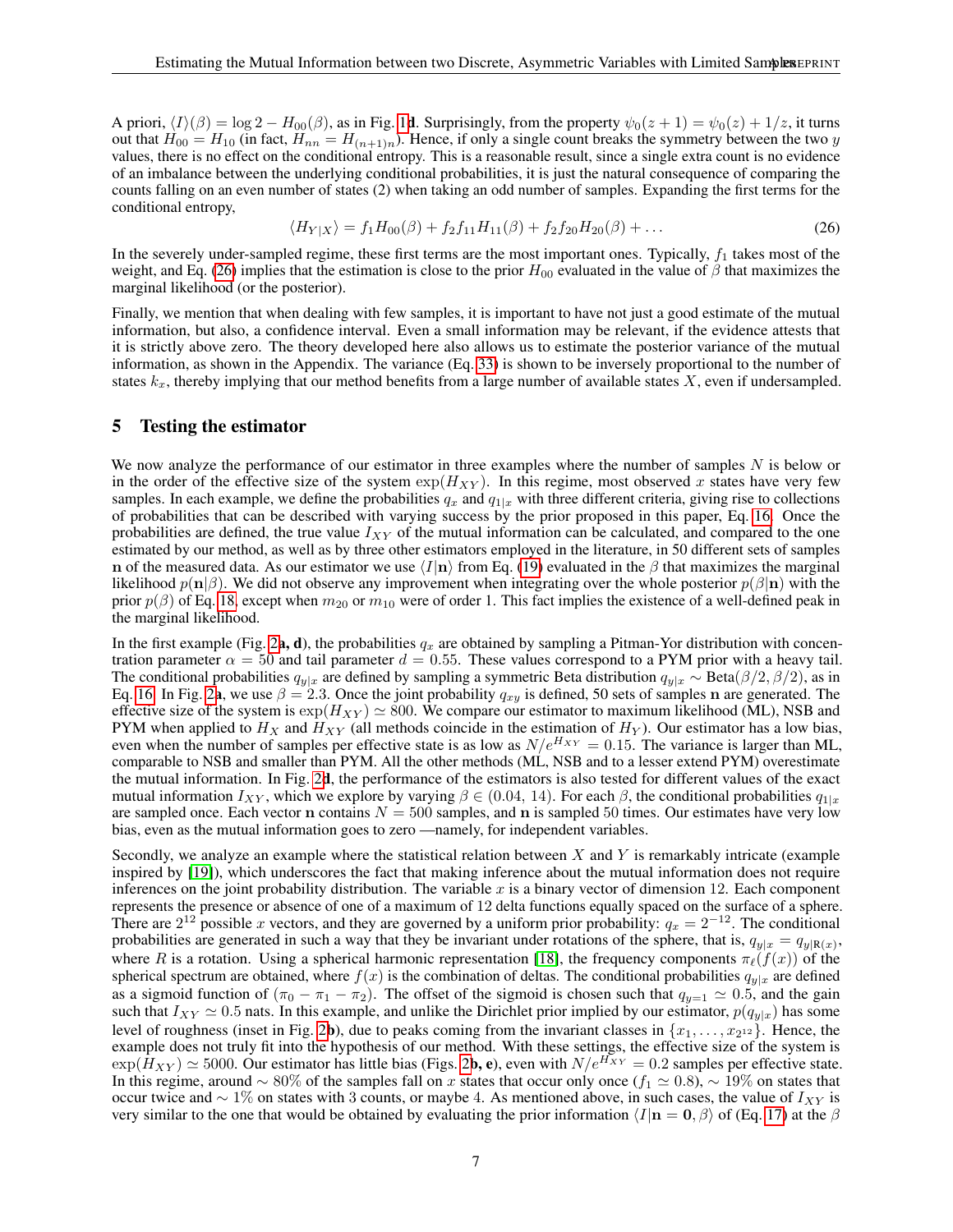

<span id="page-7-0"></span>Figure 2: Comparison of the performance of four different estimators for  $I_{XY}$ : maximum likelihood estimator (ML), NSB estimator used in the limit of infinite states, PYM estimator, and our estimator  $\langle I|\mathbf{n}\rangle(\beta)$  (Eq. [19\)](#page-4-2) calculated with the β that maximizes the marginal likelihood  $p(n|\beta)$  (Eq. [20\)](#page-5-0). The curves represent the average over 50 different data sets n, with the standard deviation displayed as a colored area around the mean. a: Estimates of mutual information as a function of the total number of samples N, when the values of  $q_{1|x}$  are generated under the hypothesis of our method (Eq. [16\)](#page-4-3). We sample once the marginal probabilities  $q_x \sim \text{PYM}(\alpha = 50, d = 0.55)$ , as well as the conditionals  $q_{y|x} \sim \text{Beta}(\beta/2, \beta/2)$  with  $\beta = 2.3$ . The effective size of the system is  $\exp(H_{XY}) \simeq 800$ . The exact value of  $I_{XY}$  is shown as a horizontal dashed line. b: Estimates of mutual information, for data sets where the conditional probabilities have spherical symmetry.  $X$ , a binary variable of dimension 12, corresponds to the presence of 12 delta functions equally spaced in a sphere ( $q_x = 2^{-12}$ , for all x). We generate the conditional probabilities such that they are invariant under rotations of the sphere, namely  $q_{y|x} = q_{y|R(x)}$ , being R a rotation. To this aim, we set  $q_{y|x}$  as a sigmoid function of a combination of frequency components ( $\pi_0 - \pi_1 - \pi_2$ ) of the spherical spectrum [\[18\]](#page-12-17). The effective size of the system is  $\exp(H_{XY}) \simeq 5000$ . c: Estimates of mutual information, for a conditional distribution far away from our hypotheses. The x states are generated as Bernoulli ( $p = 0.05$ ) binary vectors of dimension  $D = 40$ , while the conditional probabilities depend on the parity of the sum of the components of the vector. When the sum is even we set  $q_{y|x} = 1/2$ , and when is odd,  $q_{y|x}$  is generated by sampling a mixture of two deltas of equal weight  $q_{y|x} \sim [\delta(q - q_0) + \delta(q - 1 + q_0)]/2$  with  $q_0 = 0.1$ . The resulting distribution of  $q_{y|x}$ -values contains 3 peaks, and therefore, cannot be described with a Dirichlet distribution. The effective size of the system is  $\exp(H_{XY}) \simeq 4000$ . d: Bias in the estimation as a function of the value of mutual information. Settings remain the same as in a, but fixing  $N = 500$  and changing  $\beta \in (0.04, 14)$  in the conditional. e: Bias in the estimation as a function of the value of mutual information. Settings as in **b**, but fixing  $N = 2000$  and changing the gain of the sigmoid in the conditional. **f**: Bias in the estimation as a function of the value of mutual information. Settings as in c, but fixing  $N = 2000$  and changing  $q_0 \in (0.01, 0.4)$  in the conditional.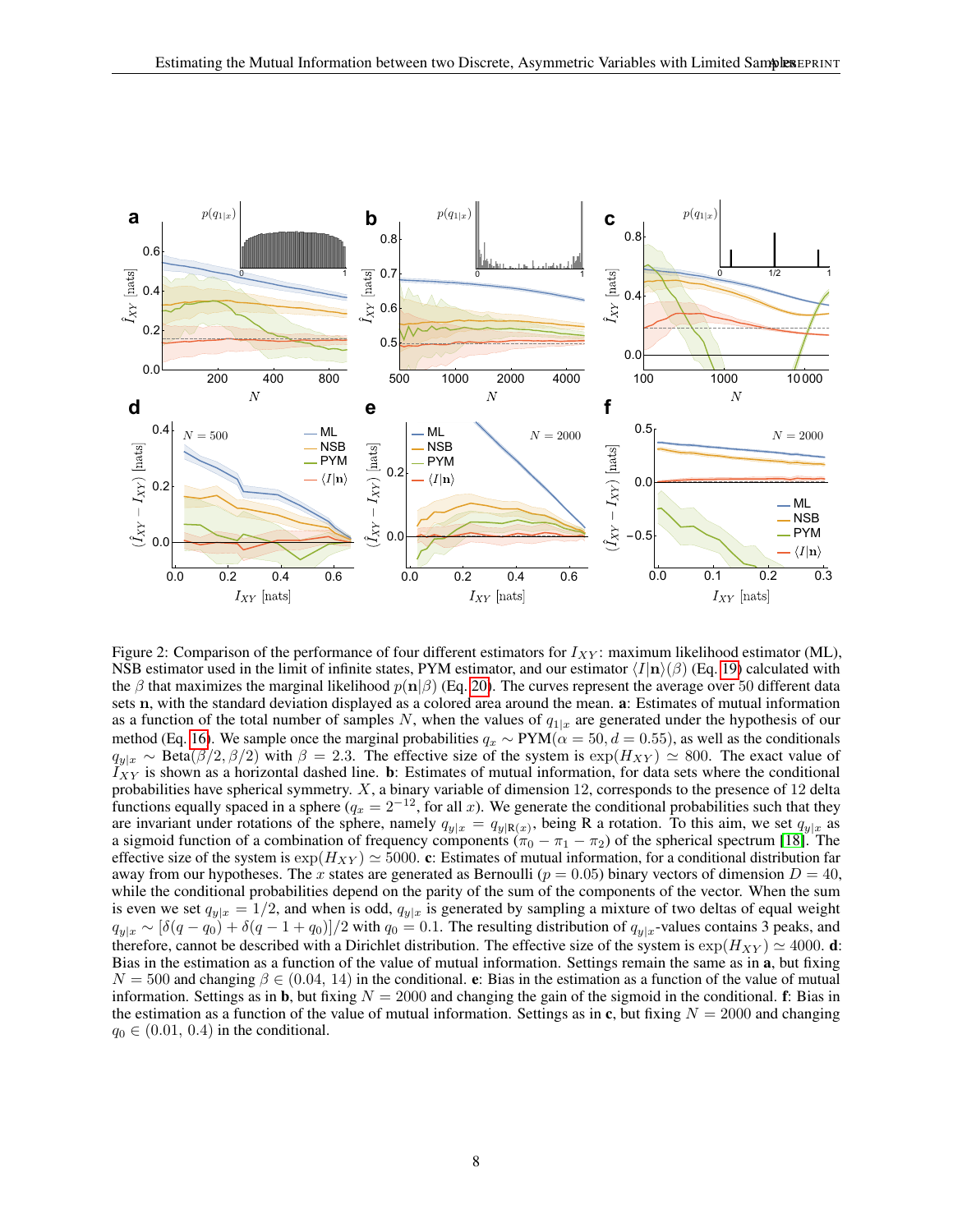

<span id="page-8-0"></span>Figure 3: Verification of the accuracy of the analytically predicted mean posterior information (Eq. [19\)](#page-4-2) and variance (Eq. [33\)](#page-11-0) in the severely under-sampled regime. A collection of 13,500 distributions  $q_{xy}$  are constructed by sampling  $q_x \sim DP(\alpha)$  and  $q_{y|x} \sim Beta(\beta/2, \beta/2)$ , with  $\alpha$  varying in the set  $\{e^4, e^5, e^6\}$  and  $\log \beta$  from Eq. [18.](#page-4-4) Each distribution  $q_{xy}$  has an associated  $I_{XY}(q_{xy})$ . From each  $q_{xy}$ , we take five (5) sets of just  $N = 40$  samples. a: The values of  $I(q_{xy})$ are grouped according to the multiplicities  $\{m_{nn'}\}$  produced by the samples, averaged together, and depicted as the y component of each data point. The x component is the analytical result of Eq. [19,](#page-4-2) based on the sampled multiplicities. b: Same analysis for the standard deviation of the information (the square root of the variance calculated in Eq. [33\)](#page-11-0).

that maximizes the marginal likelihood  $p(n|\beta)$ , which in turn is mainly determined by  $f_{11}$ . In Fig. [2](#page-7-0)e, the estimator is tested with a fixed number of samples  $N = 2000$  for different values of the mutual information, which we explore by varying the gain of the sigmoid. The bias of the estimate is small in the entire range of mutual informations.

In the third place, we consider an example where the conditional probabilities are generated from a distribution that is poorly approximated by a Dirichlet prior. The conditional probabilities are sampled from three Dirac deltas, as  $q_{y|x} \sim [0.5 \delta(q-1/2)+0.25 \delta(q-q_0)+0.25 \delta(q-1+q_0)],$  with  $q_0 = 0.1$ . The delta placed in  $q = 1/2$  could be approximated by a Dirichlet prior with a large  $\beta$ , while the other two deltas could be approximated by a small  $\beta$ , but there is no single value of  $\beta$  that can approximate all three deltas at the same time. The x states are generated as Bernoulli ( $p = 0.05$ ) binary vectors of dimension  $D = 40$ , while the conditional probabilities  $q_{1|x}$  depend on the parity of the sum of the components of the vector x. When the sum is even, we assign  $q_{y|x} = 1/2$ , and when it is odd, we assign  $q_{y|x} = q_0$  or  $q_{y|x} = 1 - q_0$ , both options with equal probability. Although in this case our method has some degree of bias, it still preserves a good performance in relation to the other approaches (see Fig. [2](#page-7-0)c, f). The marginal likelihood  $p(n|\beta)$  contains a single peak in an intermediate value of  $\beta$ , coinciding with none of the deltas in  $p(q_{1|x})$ , but still capturing the right value of the mutual information. As in the previous examples we also test the performance of the estimator for different values of the mutual information, varying in this case the value of  $q_0$  (with  $N = 2000$ ). Our method performs acceptably for all values of mutual information. The other methods, instead, are challenged more severely, probably because a large fraction of the  $x$  states have a very low probability, and are therefore difficult to sample. Those states, however, provide a crucial contribution to the relative weight of each of the three values of  $q_{1|x}$ . PYM, in particular, sometimes produces a negative estimate for  $I_{XY}$ .

Finally, we check numerically the accuracy of the analytically predicted mean posterior information (Eq. [19\)](#page-4-2) and variance (Eq. [33\)](#page-11-0) in the severely under-sampled regime. The test is performed in a different spirit than the numerical evaluations of Fig. [2.](#page-7-0) There, averages were taken for multiple samples of the vector n, from a fixed choice of the probabilities  $q_x$  and  $q_{y|x}$ . The averages of Eqs. [19](#page-4-2) and Eq. [33,](#page-11-0) however, must be interpreted in the Bayesian sense. The square brackets in  $\langle I|\mathbf{n}\rangle$  and  $\langle H_{Y|X}^2\rangle$  represent averages taken for a fixed data sample n, and unknown underlying probability distributions  $q_x$  and  $q_{y|x}$ . We generate many such distributions with  $q_x \sim DP(\alpha)$  (a Dirichlet Process with concentration parameter  $\alpha$ ) and  $q_{v|x} \sim \text{Beta}(\beta/2, \beta/2)$ . A total of 13,500 distributions  $q_{xy}$  are produced, with log  $\beta$ sampled from Eq. [18,](#page-4-4) and three equiprobable values of  $\alpha = \{e^4, e^5, e^6\}$ . For each of these distributions we generate five (5) sets of just  $N = 40$  samples, thereby constructing a list of  $5 \times 13$ , 500 cases, each case characterized by specific values of  $\alpha, \beta, \mathbf{q}_x, \{\mathbf{q}_{y|x}\}, I(\mathbf{q}_x, \{\mathbf{q}_{y|x}\}), \mathbf{n}, \langle I | \mathbf{n} \rangle$  and  $\sigma^2(I|\mathbf{n})$  . Following the Bayesian rationale, we partition this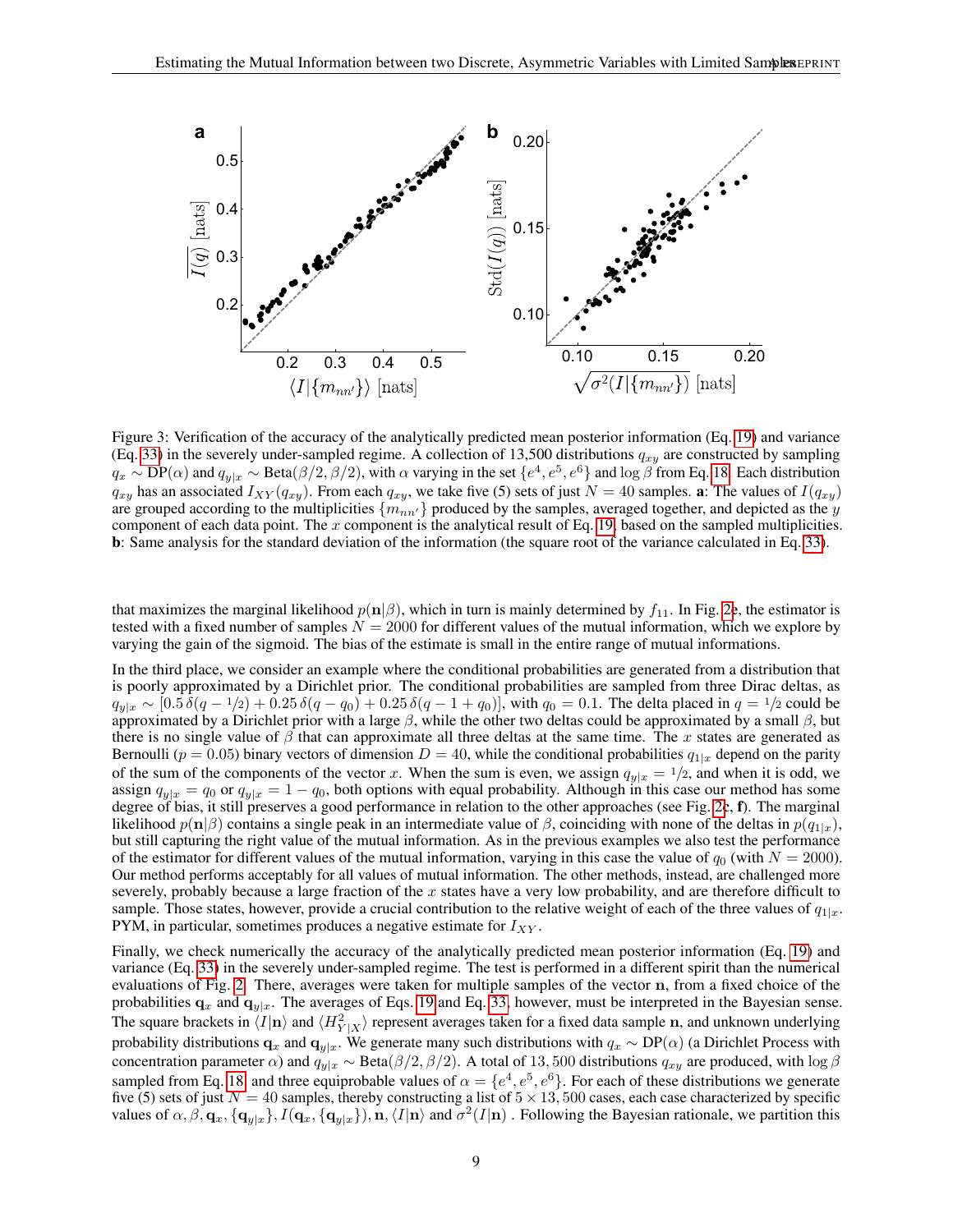list in classes, each class containing all the cases that end up in the same set of multiplicities  $\{m_{nn'}\}$ —for example,  ${m_{10} = 36, m_{20} = 2}$ . For each of the 100 most occurring sets of multiplicities (which together cover 70% of all the cases), we calculate the mean and the standard deviation of the mutual information  $I(q, \{q_{y|x}\})$  of the corresponding class, and compare them with our predicted estimates  $\langle I|\{m_{nn'}\}\rangle$  and  $\langle \sigma_I^2|\{m_{nn'}\}\rangle$ , using the prior  $p(\log \beta)$  from Eq. [\(18\)](#page-4-4). Figure [3](#page-8-0) shows a good match between the numerical (y-axis) and analytical (x-axis) averages that define the mean information (panel a) and the standard deviation (b). The small departures from the diagonal stem from the fact that the analytical average contains all the possible  $q_x$  and  $\{q_{y|x}\}\$ , even if some of them are highly improbable for one given set of multiplicities. The numerical average, instead, includes the subset of the 13,500 explored cases that produced the tested multiplicity. All the depicted subsets contained many cases, but still, they remained unavoidably below the infinity covered by the theoretical result.

We have also tested cases where Y takes more than two values, and where the marginal distribution  $q_y$  is not uniform, observing similar performance of our estimator.

#### <span id="page-9-0"></span>6 A prior distribution for the large entropy variable

The prior considered so far did not model the probability  $q_x$  of the large-entropy variable X. Throughout the calculation, the probabilities  $q_x$  were approximated by the maximum likelihood estimator  $\hat{q}_x = n_x/N$ . Here we justify such procedure by demonstrating that proper Bayesian inference on  $q_x$  hardly modifies the estimation of the mutual information. To that end, we replace the prior of Eq. [12](#page-3-0) by another prior that depends on both  $\mathbf{q}_x$  and  $\{ \mathbf{q}_{y|x} \}$ .

The simplest hypothesis is to assume that the prior  $p(\mathbf{q}_x, {\{\mathbf{q}}_{y|x}\})$  factorizes as  $p(\mathbf{q}_x) p({\{\mathbf{q}}_{y|x}\})$ , implying that the marginal probabilities  $q_x$  are independent of the conditional probabilities  $q_{y|x}$ . We propose  $q_x \sim DP(\alpha)$ , so that the marginal probabilities  $q_x$  are drawn from a Dirichlet Process with concentration parameter  $\alpha$ , associated to the total number of pseudo-counts. After integrating in  $\mathbf{q}_x$  and in  $\mathbf{q}_{y|x}$ , the mean posterior mutual information for fixed hyper-parameters  $\beta$  and  $\alpha$  is

<span id="page-9-1"></span>
$$
\langle I|\mathbf{n}\rangle(\beta,\alpha) = \frac{N}{N+\alpha} \left\{ \hat{H}(Y) - \sum_{x,\,n_x>0} \frac{n_x}{N} \left[ \psi_0(\beta+n_x+1) - \sum_y \frac{\beta \hat{q}_y + n_{xy}}{\beta+n_x} \psi_0(\beta \hat{q}_y+n_{xy}+1) \right] \right\}
$$

$$
+ \frac{\alpha}{N+\alpha} \left[ \hat{H}(Y) - \psi_0(\beta+1) + \sum_y \hat{q}_y \psi_0(\beta \hat{q}_y+1) \right].
$$
(27)

Before including the prior  $p(\mathbf{q}_x)$ , in the severely undersampled regime the mean posterior information was approximately equal to the prior information evaluated in the best  $\beta$  (Eq. [15\)](#page-3-2). The new calculation (Eq. [27\)](#page-9-1) contains the prior information explicitly, weighted by  $\alpha/(N + \alpha)$ , that is, the ratio between the number of pseudo-counts from the prior and the total number of counts. Thereby, the role of the non-observed (but still inferred) states is established.

The independence assumed between  $\mathbf{q}_x$  and  $\{\mathbf{q}_{y|x}\}\$ implies that

$$
p(\mathbf{n}|\alpha,\beta) = p(\mathbf{n}_x|\alpha) \ p(\mathbf{n}|\beta). \tag{28}
$$

The inference over  $\alpha$  coincides with the one of PYM with the tail parameter as  $d = 0$  [\[14\]](#page-12-13), since

$$
p(\mathbf{n}_x|\alpha) \propto \frac{\Gamma(1+\alpha)}{\Gamma(N+\alpha)} \alpha^{k_1-1},\tag{29}
$$

where  $k_1 = \sum_{x,n_x>0} 1$  is the number of states x with at least one sample. With few coincidences in x,  $p(\mathbf{n}_x|\alpha)$ develops a peak around a single  $\alpha$  value that represents the number of effective states. Compared to the present Bayesian approach, maximum likelihood underestimates the number of effective states (or entropy) in  $x$ . Since the expected variance of the mutual information decreases with the square root of the number of effective states, the Bayesian variance is reduced with respect to the one of ML.

## 7 Discussion

In this work we propose a novel estimator for mutual information of discrete variables  $X$  and  $Y$ , which is adequate when  $X$  has a much larger number of effective states than  $Y$ . If this condition does not hold, the performance of the estimator breaks down. We inspire our proposal in the Bayesian framework, in which the core issue can be boiled down to finding an adequate prior. The more the prior is dictated by the data, the less we need to assume from outside. Equation [10](#page-2-1) implies that the mutual information  $I(X, Y)$  is the spread of the conditional probabilities of one of the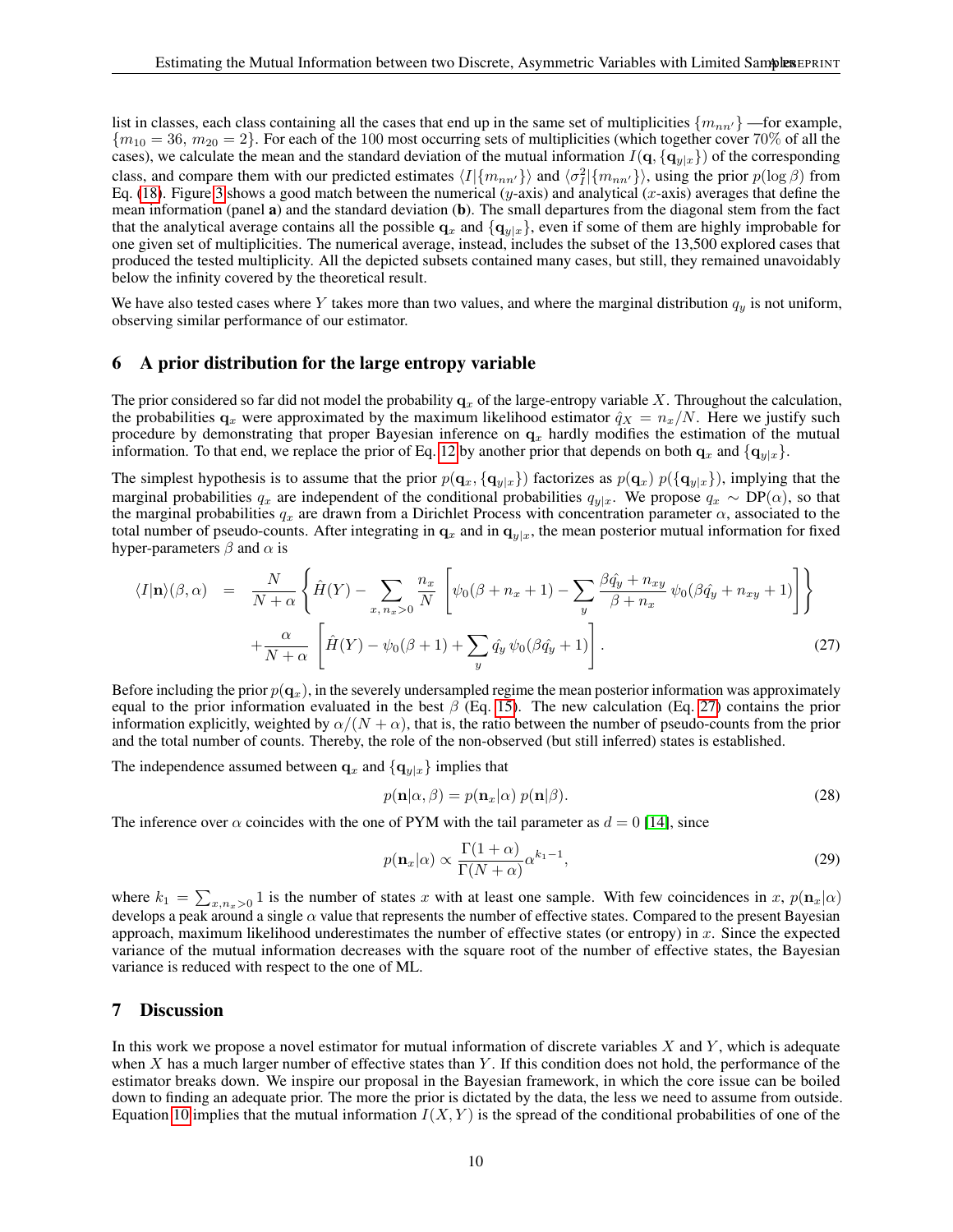variables (for example,  $q_{y|x}$ , but the same holds for  $q_{x|y}$ ) around the corresponding marginal ( $q_y$  or  $q_x$ , respectively). This observation inspires the choice of our prior (Eq. [12\)](#page-3-0), which is designed to capture the same idea, and in addition, to be analytically tractable. We choose to work with an hyper-parameter  $\bar{\beta}$  that regulates the scatter of  $q_{y|x}$  around  $q_y$ , and not the scatter of  $p_{x|y}$  around  $q_x$ , because the asymmetry in the number of available states of the two variables makes the β of the first option (and not the second) strongly modulated by the data, by the emergence of a peak in  $p(n|\beta)$ .

Although our proposal is inspired in previous Bayesian studies, the procedure described here is not strictly Bayesian, since our prior (Eq. [12\)](#page-3-0) requires the knowledge of  $\hat{q}_y$ , which depends on the sampled data. However, in the limit in which  $q_y$  is well sampled, this is a pardonable crime, since  $\hat{q}_y$  is defined by a negligible fraction of the measured data. Still, Bayesian purists should employ a two-step procedure to define their priors. First, they should perform Bayesian inference on the center of the Dirichlet distribution of Eq. [12](#page-3-0) by maximizing  $p(q_y|\mathbf{n})$ , and then replace  $\hat{q}_y$  in Eq. 12 by the inferred  $q_y$ . For all practical purposes, however, if the conditions of validity of our method hold, both procedures lead to the same result.

By confining the set or possible priors  $p(\lbrace q_{y|x} \rbrace)$  to those generated by Eq. [12](#page-3-0) we relinquish all aspiration to model the prior of, say,  $q_{y|x=3}$ , in terms of the observed frequencies at  $x = 3$ . In fact, the preferred  $\beta$  value is totally blind to the specific x value of each sampled datum. Only the number of x-values containing different counts of each  $y$ -value matters. Hence, the estimation of mutual information is performed without attempting to infer the specific way the variables  $X$  and  $Y$  are related, a property named *equitability* [\[20\]](#page-13-1), and that is shared also by other methods [\[13,](#page-12-12) [8,](#page-12-7) [14\]](#page-12-13). Although this fact may be seen as a disadvantage, deriving a functional relation between the variables can actually bias the inference on mutual information [\[20\]](#page-13-1). Moreover, fitting a relation is unreasonable in the severe under-sampled regime, in which not all  $x$ -states are observed, most sampled  $x$ -states contain a single count, and few  $x$ -states contain more than two counts. At least, without a strong assumption about the probability space. In fact, if the space of probabilities of the involved variables has some known structure or smoothness condition, other approaches that estimate information by fitting the relation first may perform well [\[9,](#page-12-8) [10,](#page-12-9) [11\]](#page-12-10). Part of the approach developed here could be extended to continuous variables or spaces with a determined metric. This extension is left for future work.

The main result of the paper, is that our estimator has small bias, even in the severely under-sampled regime. It outperforms other estimators discussed in the literature (at least, when the conditions of validity hold), and by construction, it never produces negative values. More importantly, it even works in cases where the collection of true conditional probabilities  $q_{y|x}$  is not contained in the family of priors generated by  $p(q|\beta)$ , as demonstrated by the second and third examples of Sect. [5.](#page-6-1) In these cases, the success of the method relies on the peaked nature of the posterior distribution for  $\beta$ . Even if the selected  $p(q|\beta)$  provides a poor description of the actual collection of probabilities, the dominant  $\beta$  captures the right value of mutual information. This is the sheer instantiation of the equitability property discussed above.

Our method provides also a transparent way to identify the statistics that matter, out of all the measured data. Quite naturally, the x states that have not been sampled provide no evidence in shaping  $p(\beta|\mathbf{n})$ , as indicated by Eq. [13,](#page-3-1) and only shift the posterior information towards the prior (Eq. [27\)](#page-9-1). More interestingly, the  $x$  states with just a single count are also irrelevant, both in shaping  $p(\beta|\mathbf{n})$  and in modifying the posterior information away from the prior. These states are unable to provide evidence about the existence of either flat or skewed conditional probabilities  $q_{y|x}$ . Only the states x that have been sampled at least twice contribute to the formation of a peak in  $p(\beta|\mathbf{n})$ , and in deviating the posterior information away from the prior.

Several fields can benefit from the application of our estimator of mutual information. Examples can be found in neuroscience, when studying whether neural activity (a variable with many possible states) correlates with a few selected stimuli or behavioral responses [\[12,](#page-12-11) [21,](#page-13-2) [22\]](#page-13-3), or in genomics, to understand associations between genes (large-entropy variable) and a few specific phenotypes [\[23\]](#page-13-4). The method can also shed light into the development of rate-distortion methods to be employed in situations in which only a few samples are available [\[24,](#page-13-5) [25\]](#page-13-6). The possibility of detecting statistical dependences with only few samples is of key importance, not just for analyzing data sets, but also to understand how living organisms quickly infer dependencies in their environments and adapt accordingly [\[26\]](#page-13-7).

## Funding

This research was funded by CONICET, CNEA, ANPCyT Raíces 2016 grant number 1004.

#### Acknowledgments

We thank Ilya Nemenman for his fruitful comments and discussions.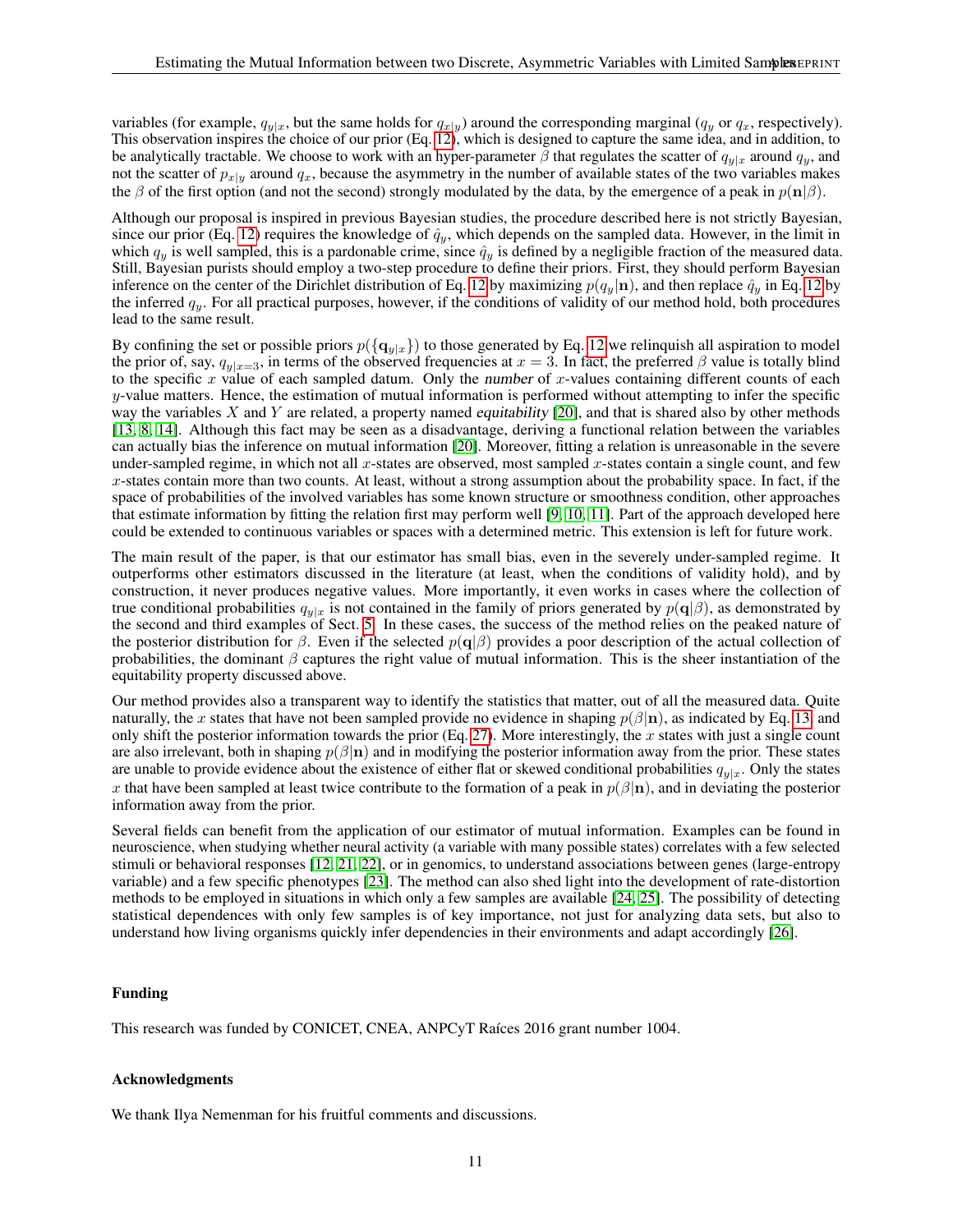# A Expected variance for a symmetric, binary  $Y$ -variable

The posterior variance of the mutual information is

<span id="page-11-4"></span>
$$
\sigma^2(I|\mathbf{n}) = \langle (I|\mathbf{n})^2 \rangle - \langle I|\mathbf{n} \rangle^2. \tag{30}
$$

In the first place, we demonstrate that this quantity is proportional to  $k_x^{-1}$ , implying that our estimator becomes increasingly accurate as the number of states of the  $X$ -variable increases. Given that

$$
\langle I|\mathbf{n}\rangle \approx \hat{H}(Y) - \langle H_{Y|X}\rangle(\mathbf{n}),\tag{31}
$$

with

<span id="page-11-1"></span>
$$
H_{Y|X}(\{q_{1|x}\}) = -\sum_{x} \hat{q}_x H_{Y|x}(q_{1|x}),
$$
  
\n
$$
H_{Y|x}(q_{1|x}) = -[q_{1|x} \log(q_{1|x}) + (1 - q_{1|x}) \log(1 - q_{1|x})]
$$
\n(32)

it is easy to show that

<span id="page-11-0"></span>
$$
\sigma^2(I|\mathbf{n}) \approx \sigma^2(H_{Y|X}|\mathbf{n}) = \langle H^2_{Y|X}(\{q_{1|x}\})\rangle - \langle H_{Y|X}(\{q_{1|x}\})\rangle^2.
$$
\n(33)

In other words, if the marginal entropy is well sampled, the variance in the information is mainly due to the variance in the conditional entropy. In turn,  $H_{Y|X}$  is defined as an average of  $k_x$  terms (Eq. [32\)](#page-11-1). The independence hypothesis implied in the prior of Eq. [12,](#page-3-0) and in the way different  $q_{1|x}$  and  $q_x$  factor out in  $q(\mathbf{n}|\mathbf{q}_x, {\{\mathbf{q}}_{y|x}\})$  (Eq. [5\)](#page-1-2), imply that the different terms of (Eq. [32\)](#page-11-1) are all independent of each other. The average of  $k_x$  independent terms has a variance proportional to  $1/k_x$ , so the estimator proposed here becomes increasingly accurate as  $k_x$  grows.

We now derive the detailed dependence of  $\langle H_{Y|X}^2 \rangle - \langle H_{Y|X} \rangle^2$  on the sampled data n. The mean conditional entropy  $\langle H_{Y|X}\rangle$  can be written in terms of  $\langle H_{Y|x}\rangle(n_{x1}, n_{x0}, \beta)$ , that is, of the entropy of the variable Y for a particular state x with  $n_x = n_{x0} + n_{x1}$  counts at fixed  $\beta$ 

<span id="page-11-2"></span>
$$
\langle H_{Y|X}\rangle(\mathbf{n}) = \int p(\beta|\mathbf{n}) \, d\beta \sum_{x} \frac{n_x}{N} \langle H_{Y|x}\rangle(n_{x0}, n_{x1}, \beta)
$$

$$
\langle H_{Y|x}\rangle(n_{x0}, n_{x1}, \beta) = -\left\{\psi_0(\beta + n_x + 1) - \sum_{y \in \{0,1\}} \left(\frac{\beta/2 + n_{xy}}{\beta + n_x}\right) \psi_0(\beta/2 + n_{xy} + 1)\right\}
$$
(34)

Similarly, for the second moment,

<span id="page-11-3"></span>
$$
\langle H_{Y|X}^2 \rangle(\mathbf{n}) = \int d\beta \, p(\beta | \mathbf{n}) \prod_x \int dq_{1|x} \, p(q_{1|x}|n_{x0}, n_{x1}, \beta) \left[ \sum_{x'} \hat{q}_{x'} \, H_{Y|x'}(q_{1|x'}) \right]^2
$$
  
\n
$$
= \int d\beta \, p(\beta | \mathbf{n}) \left[ \sum_{x \neq x'} \hat{q}_x \hat{q}_{x'} \, \langle H_{Y|x} \rangle (n_{x0}, n_{x1}, \beta) \, \langle H_{Y|x'} \rangle (n_{x0}, n_{x1}, \beta) + \sum_x \hat{q}_x^2 \, \langle H_{Y|x}^2 \rangle (n_{x0}, n_{x1}, \beta) \right]
$$
  
\n
$$
= \int d\beta \, p(\beta | \mathbf{n}) \left[ \langle H_{Y|X} \rangle^2 (\mathbf{n}, \beta) + \sum_x \hat{q}_x^2 \, \text{Var}[H_{Y|x}](n_{x0}, n_{x1}, \beta) \right], \tag{35}
$$

In turn,  $Var[H_{Y|x}((n_{x0}, n_{x1}, \beta)] = \langle H_{Y|x}^2(n_{x0}, n_{x1}, \beta) \rangle - \langle H_{Y|x}(n_{x0}, n_{x1}, \beta) \rangle^2$ , where the first moment  $\langle H_{Y|x}\rangle(n_{x0}, n_{x1}, \beta)$  is given in Eq. [34.](#page-11-2) The second moment is [\[14\]](#page-12-13),

$$
\left\langle H_{Y|x}^{2}\right\rangle (n_{x1}, n_{x0}, \beta) = \int_{0}^{1} dq_{1|x} p(q_{1|x}|n_{x0}, n_{x1}, \beta) H_{Y|x}^{2}(q_{1|x})
$$
  
\n
$$
= \int_{0}^{1} dq_{1|x} p(q_{1|x}|n_{x0}, n_{x1}, \beta) [q_{1|x} \log(q_{1|x}) + (1 - q_{1|x}) \log(1 - q_{1|x})]^{2}
$$
  
\n
$$
= \frac{2\left(\frac{\beta}{2} + n_{x0}\right)\left(\frac{\beta}{2} + n_{x1}\right)}{(\beta + n_{x} + 1)(\beta + n_{x})} F\left(\frac{\beta}{2} + n_{x0}, \frac{\beta}{2} + n_{x1}\right) +
$$
  
\n
$$
+ \sum_{y \in \{0,1\}} \frac{\left(\frac{\beta}{2} + n_{xy}\right)\left(\frac{\beta}{2} + n_{xy} + 1\right)}{(\beta + n_{x} + 1)(\beta + n_{x})} G\left(\frac{\beta}{2} + n_{xy}, \beta + n_{x}\right).
$$
 (36)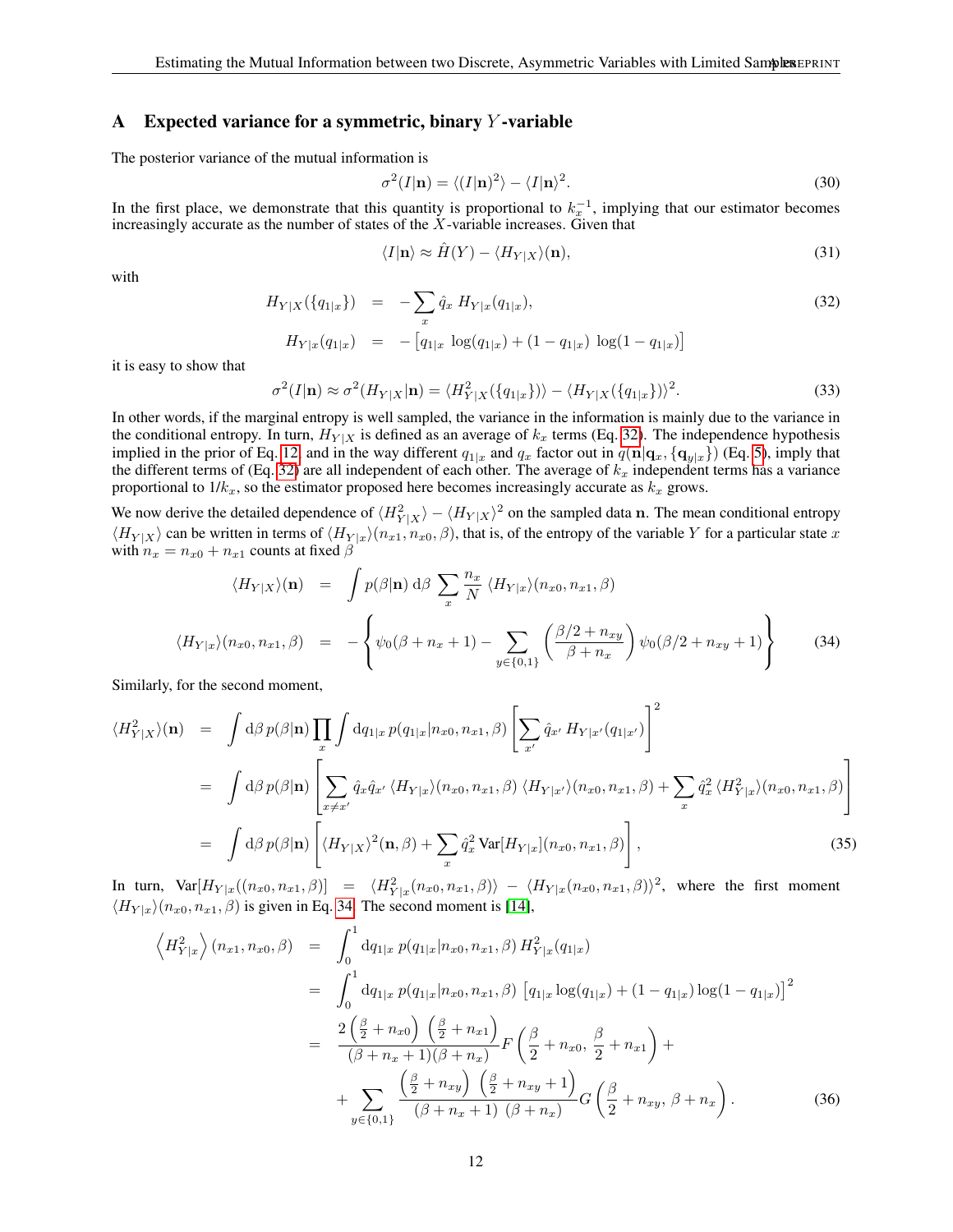In this equation,

$$
F(z_0, z_1) = -\psi_1(z_0 + z_1 + 2) + \prod_{i \in \{0, 1\}} [\psi_0(z_i + 1) - \psi_0(z_0 + z_1 + 2)],
$$
  
\n
$$
G(z_i, z) = [\psi_0(z_i + 2) - \psi_0(z + 2)]^2 + \psi_1(z_i + 2) - \psi_1(z + 2),
$$
\n(37)

and  $\psi_1(z)$  is the first polygamma function.

Replacing the obtained expressions in Eq. [33,](#page-11-0) the variance of the estimated information is obtained. The two terms of Eq. [\(35\)](#page-11-3) represent the two sources of uncertainty of the conditional entropy: the uncertainty of  $\beta$  (first term), manifested in the width of  $p(\beta|\mathbf{n})$ , and the uncertainty of the conditional entropies for a fixed  $\beta$  (second term), manifested in the width of  $p({q_{1|x}}|\beta)$ . As the number of samples decreases, the uncertainty in  $\beta$  becomes the dominant term.

Finally, we need to mention that the approximate symbol in Eq. [31](#page-11-4) stems from the fact that we are assuming that  $H(Y)$ is well approximated by its maximum-likelihood estimator. We are therefore neglecting the error in the marginal entropy  $H<sub>Y</sub>$ , and assuming that the error in the mutual information only stems from the uncertainty in the conditional entropy  $H_{Y|X}$  (Eq. [33\)](#page-11-0). This assumption is well justified in the context explored in this paper, that is, when  $H(X) \gg H(Y)$ .

## References

- <span id="page-12-0"></span>[1] Claude Elwood Shannon. A mathematical theory of communication. *Bell System Technical Journal*, 27(3):379– 423, 1948.
- <span id="page-12-1"></span>[2] Thomas M Cover and Joy A Thomas. *Elements of information theory*. John Wiley & Sons, 2012.
- <span id="page-12-2"></span>[3] Stefano Panzeri and Alessandro Treves. Analytical estimates of limited sampling biases in different information measures. *Network: Computation in Neural Systems*, 7(1):87–107, 1996.
- <span id="page-12-3"></span>[4] Inés Samengo. Estimating probabilities from experimental frequencies. *Physical Review E*, 65(4):046124, 2002.
- <span id="page-12-4"></span>[5] Liam Paninski. Estimation of entropy and mutual information. *Neural Computation*, 15(6):1191–1253, 2003.
- <span id="page-12-5"></span>[6] Alexander Kraskov, Harald Stögbauer, and Peter Grassberger. Estimating mutual information. *Physical Review E*, 69(6):066138, 2004.
- <span id="page-12-6"></span>[7] Marcelo A Montemurro, Riccardo Senatore, and Stefano Panzeri. Tight data-robust bounds to mutual information combining shuffling and model selection techniques. *Neural Computation*, 19(11):2913–2957, 2007.
- <span id="page-12-7"></span>[8] Evan Archer, Il Memming Park, and Jonathan W Pillow. Bayesian and quasi-bayesian estimators for mutual information from discrete data. *Entropy*, 15(5):1738–1755, 2013.
- <span id="page-12-8"></span>[9] Artemy Kolchinsky and Brendan D Tracey. Estimating mixture entropy with pairwise distances. *Entropy*, 19(7):361, 2017.
- <span id="page-12-9"></span>[10] Ishmael Belghazi, Sai Rajeswar, Aristide Baratin, R Devon Hjelm, and Aaron Courville. Mine: mutual information neural estimation. *arXiv preprint arXiv:1801.04062*, 2018.
- <span id="page-12-10"></span>[11] Houman Safaai, Arno Onken, Christopher D Harvey, and Stefano Panzeri. Information estimation using nonparametric copulas. *Physical Review E*, 98(5):053302, 2018.
- <span id="page-12-11"></span>[12] Steven P Strong, Roland Koberle, Rob R de Ruyter van Steveninck, and William Bialek. Entropy and information in neural spike trains. *Physical Review Letters*, 80(1):197, 1998.
- <span id="page-12-12"></span>[13] Ilya Nemenman, William Bialek, and Rob de Ruyter van Steveninck. Entropy and information in neural spike trains: Progress on the sampling problem. *Physical Review E*, 69(5):056111, 2004.
- <span id="page-12-13"></span>[14] Evan Archer, Il Memming Park, and Jonathan W Pillow. Bayesian entropy estimation for countable discrete distributions. *The Journal of Machine Learning Research*, 15(1):2833–2868, 2014.
- <span id="page-12-14"></span>[15] Shang-keng Ma. Calculation of entropy from data of motion. *Journal of Statistical Physics*, 26(2):221–240, 1981.
- <span id="page-12-15"></span>[16] Ilya Nemenman. Coincidences and estimation of entropies of random variables with large cardinalities. *Entropy*, 13(12):2013–2023, 2011.
- <span id="page-12-16"></span>[17] David H Wolpert and David R Wolf. Estimating functions of probability distributions from a finite set of samples. *Physical Review E*, 52(6):6841, 1995.
- <span id="page-12-17"></span>[18] Michael Kazhdan, Thomas Funkhouser, and Szymon Rusinkiewicz. Rotation invariant spherical harmonic representation of 3 d shape descriptors. In *Symposium on geometry processing*, volume 6, pages 156–164, 2003.